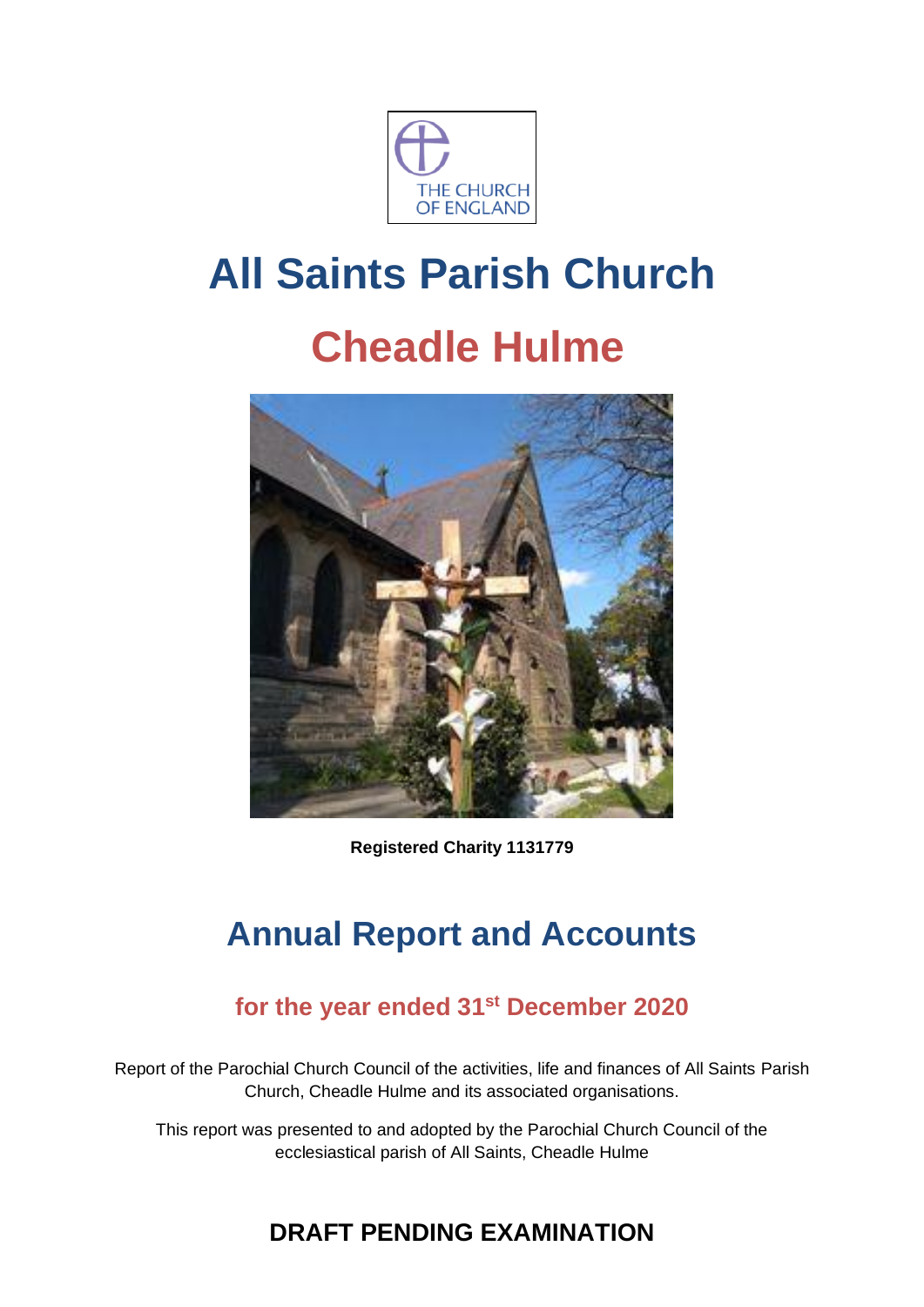

## **Introduction**

Consecrated in 1863, All Saints is the original parish church of Cheadle Hulme, a suburban area 10 miles south of Manchester and 3 miles south-west of the centre of Stockport. It is now one of 2 parishes with 3 Anglican churches in Cheadle Hulme, the others being St Andrews and Emmanuel, now both in one parish. The church is situated on Church Road in Cheadle Hulme.

The Parish of All Saints is situated in the southern half of Cheadle Hulme, a mainly residential suburb in the Borough of Stockport, Greater Manchester, and has a population of approximately 13,500.

It is in the Province of York, Diocese of Chester, Archdeaconry of Macclesfield and Deanery of Cheadle.

The PCC has the responsibility for the maintenance and upkeep of the Church building, other Church property and assets, management and reporting of the Church's finances and its outward giving.

It also has the responsibility for co-operating with the incumbent, in promoting within the ecclesiastical parish the whole mission of the Church – pastoral, evangelical, social and ecumenical.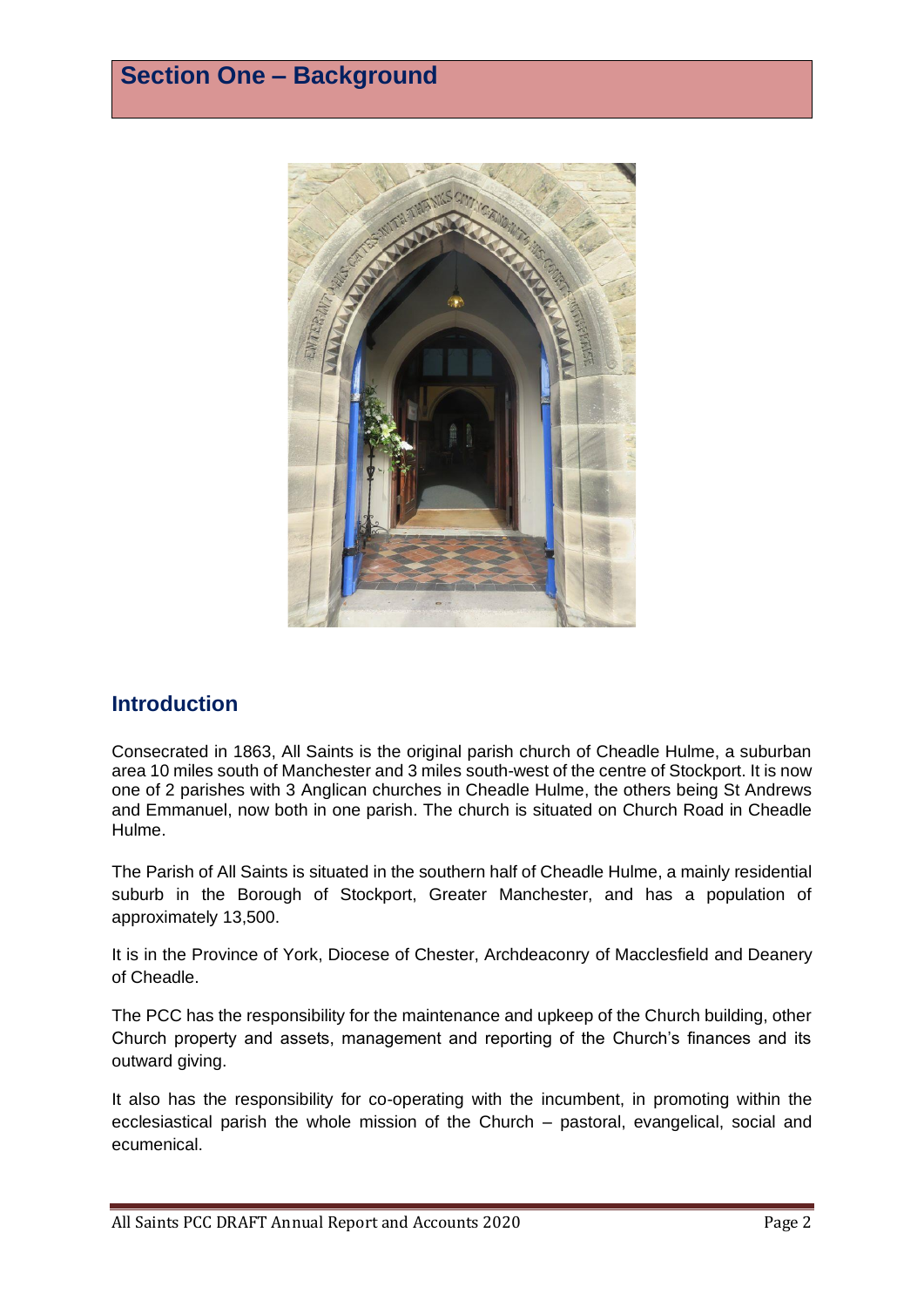## **The Annual Report and Accounts 2020**

This document is the twenty-first report from the Parochial Church Council (PCC) of All Saints, Cheadle Hulme and its associated organisations.

- **Section One – Background** introduces the report, with the Vicar's Letter and an introduction to our Mission Statement, around which the report is based.
- **Sections Two to Four – Life of the Church** –sets out a review of the activities of each of the groups and organisations of the Church, in three separate sections to reflect how they contribute to the Mission of our Church and the life of the Parish.
- **Section Five – The PCC** sets out the membership, administration and activities of the PCC in 2020.
- **Section Six – Finance** sets out our approach to Finance and key accounting policies adopted by the PCC.
- **Section Seven - presents the Financial Accounts** for the Year Ending 31 December 2020, and the Independent Examiner's Report on those accounts.

## **Vicar's Report**

Dear friends,

In December 2019 the Rev Janet Bacon retired and All Saints found themselves with me, the Rev Janet Owens, filling a gap. With our warden called Janet, our ex warden also Janet and another Janet in our congregation it is no wonder that I found myself very much at home here!

Yet what a year it has been. No one could ever have foreseen that terrible sign 'Church Closed' on our door. We have missed Palm Sunday; Easter Day; Trinity Sunday; Remembrance Sunday; Christ The King and Advent Sunday. These were important days in our Christian calendar.

We were sad ....we lit our Pascal Candle (late) and called it our Covid Candle. We stand at it in silence each week.

As I write this at the beginning of December I am preparing material for our much reduced Christmas worship services. No Carol Service as such - carols played, not sung and no Crib Service or Christingle; only token gestures to those wonderful events that usually fill our church with children and local families.

This has been a year where we have each had to revalue our lives and our thinking in the light of the pandemic. Not only our individual selves, but whole organisations have also been through that process. Not least the Church in all its guises. Church, we found, was not only a building, but a people.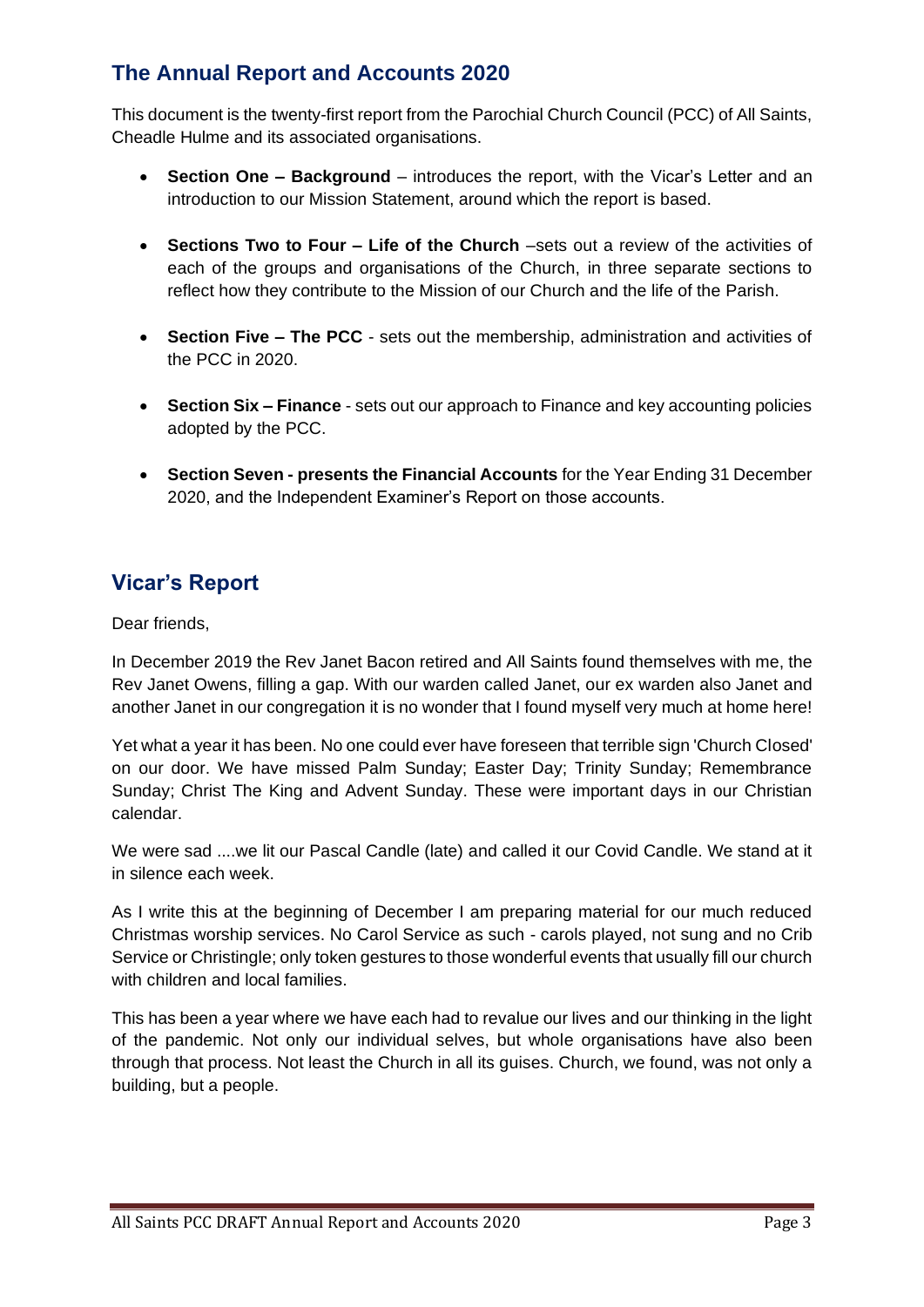The Standing Committee have worked together to support the congregation in ways that we hope have managed to show the love of Christ in new and varying forms. Our wardens have been tireless and our 'technology expert' in her element when so many of us learnt new skills. She, Sarah will now be playing the 'new name game' as the 'Rev Sarah' arrives to bring the light of Christ into our lives.

Rev Janet Owens

## **All Saints Mission Statement**



- *Reaches up – glorifying God in our worship and providing a welcoming and sacred space where everyone can be helped to worship God in the beauty of holiness.*
- *Reaches out – being part of our community, serving our community and sharing the good news of God's love in Jesus Christ by word and action.*
- *Reaches in – providing a caring, inclusive and nurturing environment where we can help each other on our spiritual journey.*

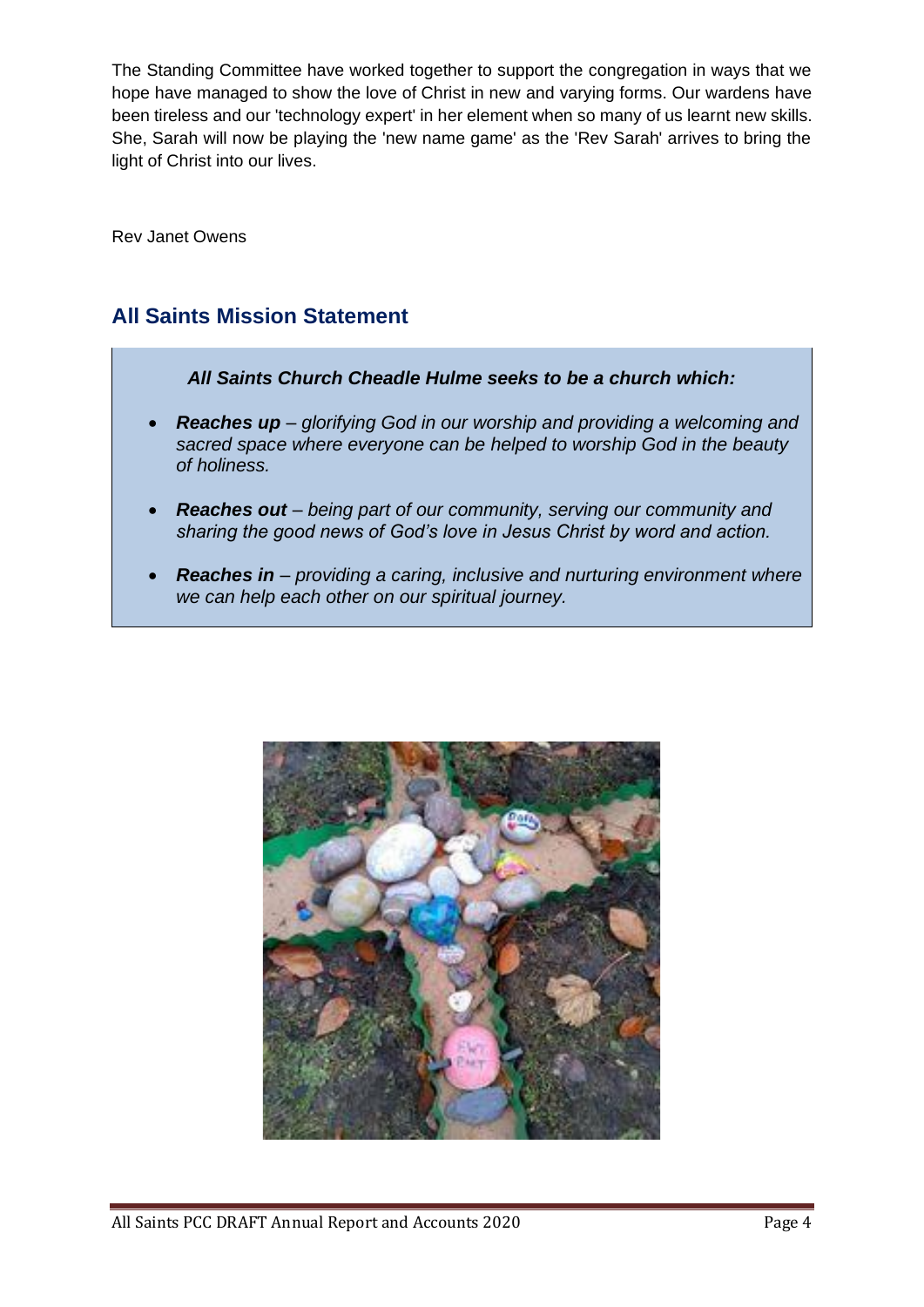## **Section Two – The Life of the Church**

## **Our Mission – Reaching Up**

**Reaches up** – glorifying God in our worship and providing a welcoming and sacred space where everyone can be helped to worship God in the beauty of holiness.

A range of groups and activities help us to achieve our Mission in this regard, in particular in supporting our worship at a range of church services, in enhancing services through the provision of music and floral displays in church, and in assisting our young people in their worship at service times.

## **Worship services**

Our normal pre-Covid pattern of worship for the early part of 2020 was as follows: -

Sunday 8.00 am Holy Communion (BCP) (changed to  $2<sup>nd</sup>$  Sunday only pre-Covid)

10.00 am Parish Communion (Common Worship) with an All Age Communion service on the second Sunday of the month.

6.30 pm Evensong (BCP) with Choral Evensong on 2nd Sunday of the month.

Tuesday 9.30 am Holy Communion (Common Worship) (deleted pre-Covid)

Thursday 10.00 am Holy Communion (Common Worship).

The original pattern was altered during the vacancy, and later interrupted by full closure of the Church from 23 March 2020 as required by the Government's first lockdown instructions.

At All Saints, we have been keen to support our congregation and the wider community as much as possible throughout the pandemic. Once churches were allowed to reopen, All Saints commenced opening the church for private prayer for one hour on Sunday and Wednesday mornings from 14 June 2020, and once services were allowed to re-commence, short services were held at 10am on Sundays from 19 July, with private prayer continuing on Wednesdays.

The second national lockdown caused the church to revert to only the two private prayer sessions each week from 8 November, with services recommencing on Wednesday 6 December, then on Sundays only from 8 December, with the private prayer hour on Wednesdays.

We are grateful for our Retired Priest, Rev Janet Owens, for all the work she has done and support she has given during the whole year of our interregnum and in the face of the changing requirements demanded to limit the spread of Covid-19.

We look forward to a brighter 2021, when we can welcome our community back to all our regular and special services and to the wide range of other activities which have had to be put on hold in order to combat Covid-19.

Jeremy Valentine, PCC Lay Chair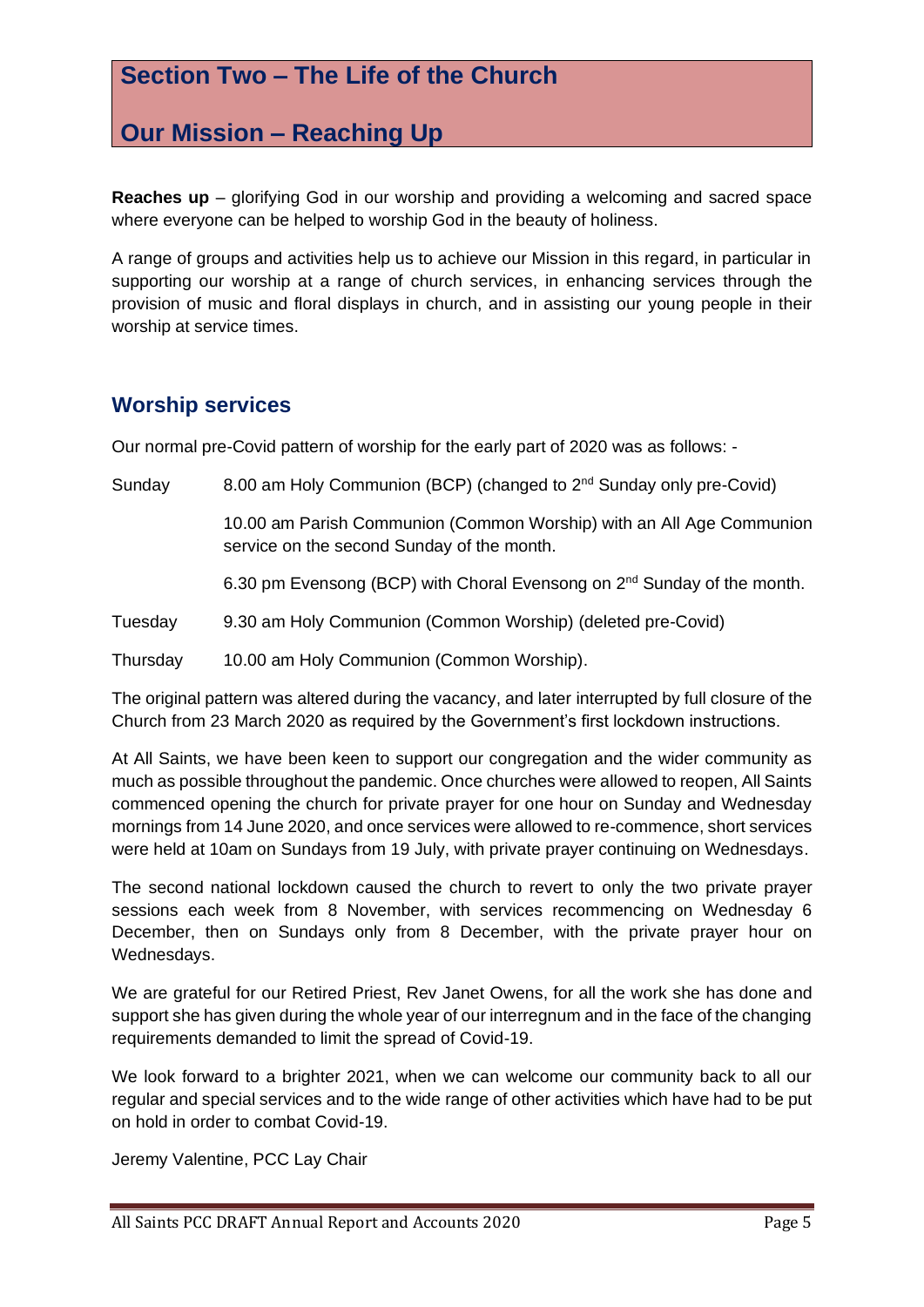## **The Choir**

We began 2020 in high spirits, planning to learn some new pieces and to celebrate Easter Day with a full Choral Evensong. Unfortunately that was not to be. However, a moment of cheer came just before Christmas when we were asked if members of the choir would be comfortable to record some carols in Church.

Whilst we had choir members who were shielding for themselves or for others, and one member who was working, heroically, at the Health Centre, eight choristers came together for one socially distanced and 'sanitised' rehearsal and then a live 'take' a few days later. Those involved were delighted to be able to be able to sing and that joy was evident in the recording which was listened to across the Country, and the Channel, and prompted many appreciative comments.

We ended this year looking forward to a time in the near future when, once again, we would be Choristers Offering Voices In Dedication.

Trevlyn Thomas, Organist and Choir Trainer

## **Church Flower Group**

The Flower Group, as with all groups, has been unable to function normally throughout 2020 due to the restrictions imposed by the Covid 19 pandemic.

The Altar Flowers for which we have a weekly rota are usually paid for by individual members of the congregation to mark an important occasion - an anniversary of the loss of a loved one, wedding anniversary, birthday etc. Obviously there would be little point in putting flowers in an empty church and when the church was open we felt, in all conscience, that we could not ask people to pay for flowers that would be seen for two brief periods each week and would not be watered because the Flower Group members were not allowed in church between services. Some of those who regularly contribute very kindly gave us a donation 'to be spent as and when'. When the church reopened, in order to make it look welcoming (and to save our reputation!) we placed arrangements of silk flowers in their usual situations. Sadly the church was closed over Easter so the Paschal season passed without any floral recognition apart from the large cross by the west door which was decorated with lilies to celebrate the Resurrection and was much appreciated by worshippers and passers-by alike.

Ascension Day and Whitsuntide passed without so much as a petal to celebrate these events. Fortunately, we were able to make a bit of a show for Harvest, Remembrance Sunday and Christmas - again with artificial flowers and forgiving foliage.

Apart from the Altar the church flowers are paid for by the Flower Fund which is usually fed by the proceeds of the Flower Group Christmas Coffee Morning but this was another victim of the Pandemic but with no outgoings that source of revenue has not been needed.

We live in hope that 2021 will see the restoration of the rotas, the return of fresh flowers and the joy they bring to our congregation.

Frances Pickett, Flower Group Coordinator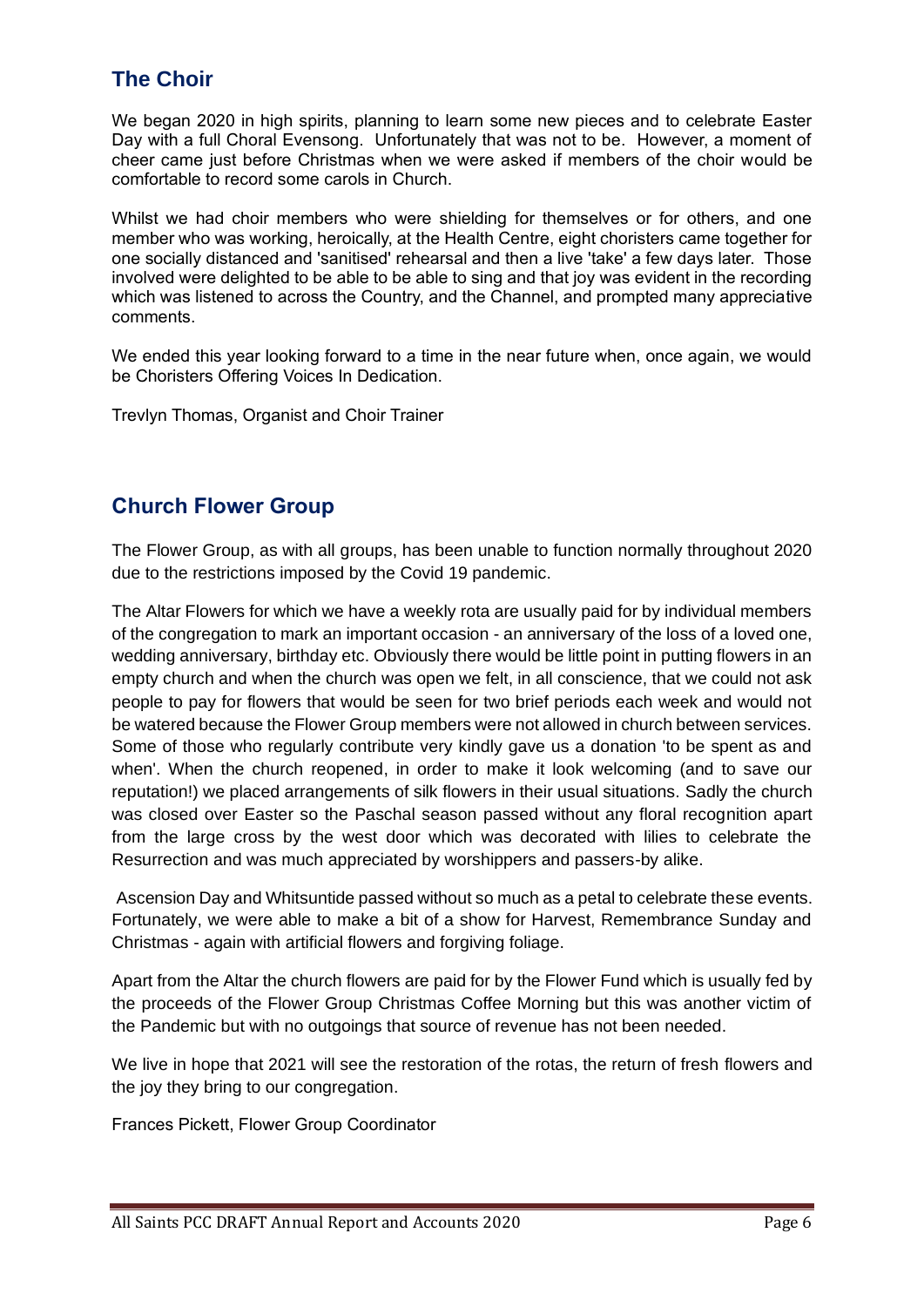## **Section Three – The Life of the Church**

## **Our Mission – Reaching Out**

**Reaches out** – being part of our community, serving our community and sharing the good news of God's love in Jesus Christ by word and action.

Our outreach covers charitable giving and support for those in need. The Charities Committee, a committee of the PCC, undertakes activities to generate funds for outward giving throughout the year, often with a secondary remit of providing social activities for church members. The church organises additional support, both financially and through prayer.

We are keen to help young people and families in their understanding of our faith. We support our young people's uniformed groups, and the "Mainly Music" group for pre-school children and their carers, established in 2015 to fill a significant gap in our Mission, has continued to thrive and grow.

Our membership of co-ordinating bodies for faith related groups in the area assists in our understanding of and support for similar groups in the Parish, while our Parish Magazine and newly relaunched website help to spread our message.

## **Parish Rooms**

We had hoped that 2020 would be the year when, after four years of meetings and negotiations, the transfer of the management of the Parish Rooms to the PCC could be completed. However, there is still legal work to be done before the change can be finalised. We hope this will happen in 2021.

There was normal use and occupancy of the Rooms until the end of March when they had to be closed following the national lockdown, and during subsequent restrictions there has been only very reduced availability for the many groups that regularly use them. This resulted of course in a considerable loss of income, but fortunately the government's furlough scheme helped support the caretaker's salary for much of the year. Apart from the regular expenditure needed to keep the Rooms going, the only major item that had to be paid for this year was a new boiler.

In October Angela Aiers retired after more than thirty years as a trustee, for many of which she served a secretary and administrator, roles which she carried out with amazing dedication and efficiency. Everyone who has used the Rooms during that time owe her a huge debt of gratitude. Apart from Angela, the trustees in 2020 were David Jones (vice-chair), Peter Spencer (treasurer), John Ackerley and Janet Ashman (as churchwardens), Clare Russell, Margaret Epps, Jeremy Valentine and Irene Walton. We look forward to welcoming our new vicar Sarah as the chair in 2021.

New trustees are always welcome, especially those with energy, IT skills and fresh ideas!

David Jones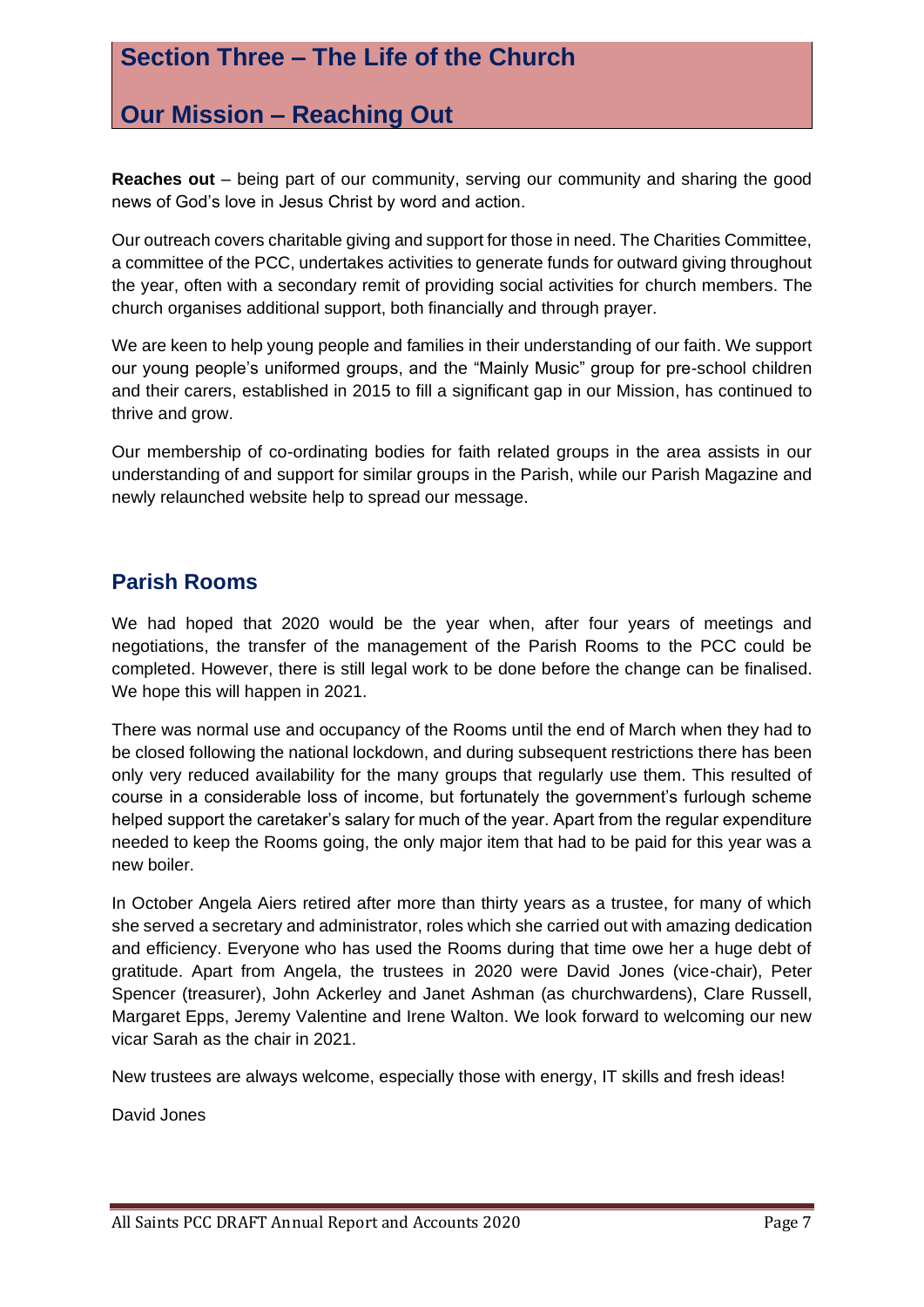## **Charities Committee**

The Charities Committee is responsible for overseeing a funding programme that raises money in aid of charities both in the UK and abroad.

Unfortunately, due to the Covid-19 pandemic only one fundraising event was held in 2020. This was a coffee morning held in mid-March and which raised £249-05. This sum will be held over and distributed when circumstances permit.

Charities Committee.

## **Cheadle Deanery Synod**

The purpose of the Synod is to provide a link between local churches and the Diocese, so that every church member has the opportunity to make their views on matters of importance to the Church of England more widely known.

Cheadle Deanery Synod met twice in 2020. The first meeting of the year, in March, was held at All Hallows, Cheadle. It included a discussion about each church's experience of outreach to schools. The meeting scheduled for June was cancelled due to coronavirus restrictions.

In October, Synod met via Zoom. There was a discussion on how to undertake mission during the Covid-19 pandemic. All the churches were finding new ways to keep in touch with the local community.

Both meetings began with Worship and included financial and Diocesan Synod reports and any notices from the Rural Dean and the parishes.

Julia Ball, PCC Deanery Synod Representative

## **Churches Together in Cheadle Hulme**

On January  $22<sup>nd</sup>$  2020 Churches Together met for a business meeting at Cheadle Hulme Methodist Church. At that meeting an amendment to the Churches Together Constitution was agreed unanimously. In 2014 the Constitution of Churches Together stated that "the Chair shall be appointed from the local clergy". However, in January 2020, there had been no Chair for over 18 months and the lack of leadership and continuity had become evident. A change to the Constitution was needed to allow for the appointment of a Chair from either clergy OR laity. After consultation with all nine churches, Mr Don Phillips from the URC was appointed Chair of Churches Together for two years.

During 2020 the CTCH website and Facebook page have proved to be great sources of information which can be shared by all the churches. We have been able to encourage each other by sharing practical and spiritual items including the '3mins' videos which have been very well received and enjoyed. News has also been shared about the needs of the Foodbank at Chelwood and where weekly collections are taking place. Thanks are due to Sarah Ball for enabling all this to happen!

Constance Jones.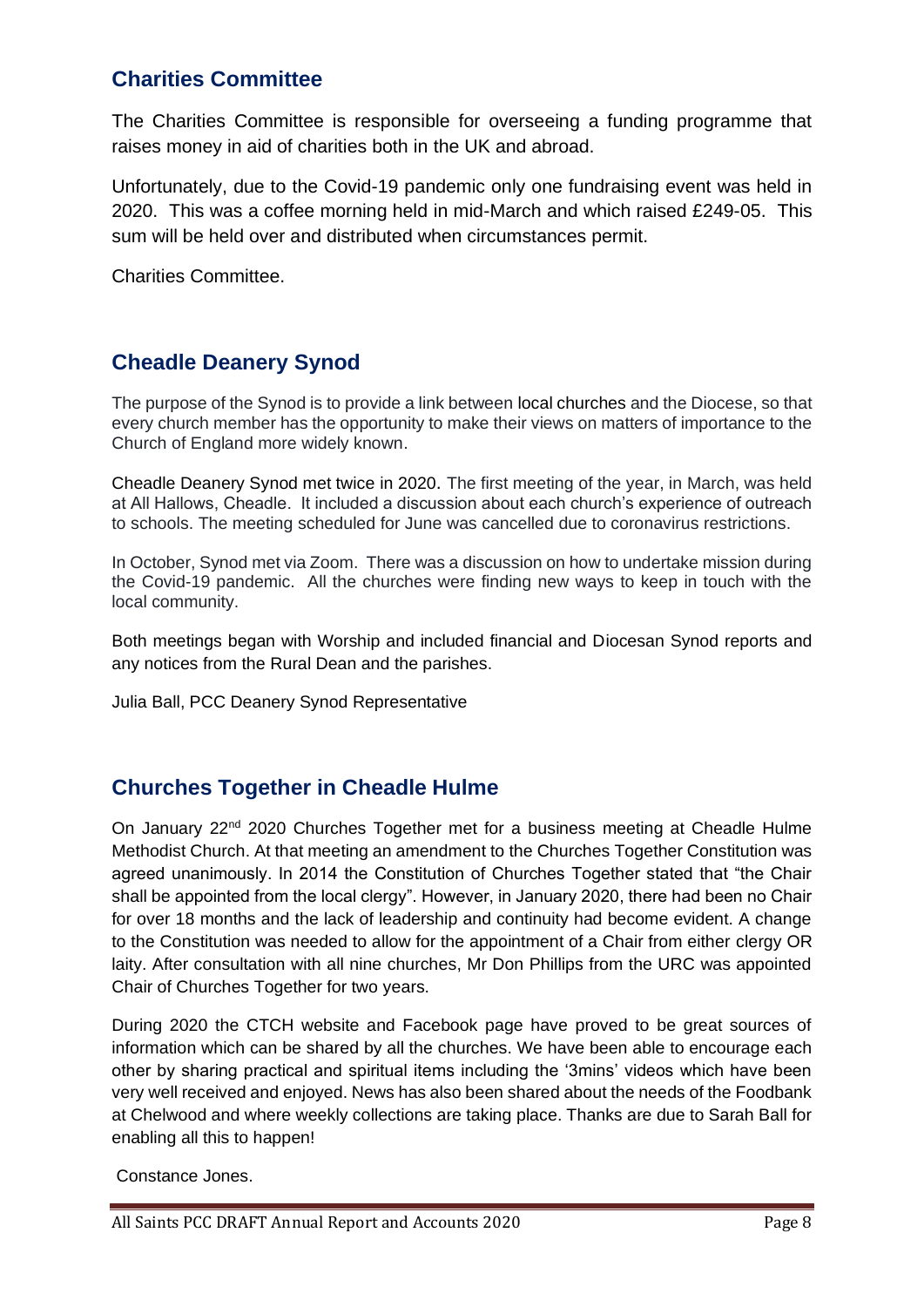## **Christian Aid (Churches Together in Cheadle Hulme)**

Due to coronavirus, all our normal activities had to be cancelled in 2020.

The original countrywide target for Christian Aid Week in May was £7.2 million. With all fundraising activities cancelled, giving was mainly online. A total of £3.7 million was received which is very good in the circumstances but obviously well short of a normal year. (As donations went straight to Christian Aid we do not have individual totals for our own area.)

As the year progressed, people were encouraged to continue donating online or by phone and a Cheadle Hulme giving webpage was set up. A piece for the 3Mins section on the Churches Together in Cheadle Hulme website was prepared.

It is hoped that some of our normal fund-raising can resume in 2021 and that we can start to make up for the large shortfall in 2020.

These fundraising events and the money raised did not form part of the PCC's accounts.

Julia Ball

## **Wellspring, and Chelwood Foodbank**

We continued to collect and deliver donations to Wellspring in the first three months of the year but had to stop when the first lockdown was imposed at the end of March, and were unable to continue because of subsequent restrictions and lockdowns. We hope it won't be long before we can resume our support of this charity.

This year we were not able to have our usual Lenten collection for the foodbank. However, at Harvest time, over two Sundays, the congregation donated a large amount of food, cleaning materials and treats, as well as financial donations, which were very gratefully received at Chelwood. Collections for the Foodbank continued each Tuesday at the Methodist Church and on Saturdays at Grove Lane Baptist Church. In this time of coronavirus pandemic the need is growing, and the whole local community has come together to support all those for whom this is the only means of feeding themselves or their families. Our support for the foodbank will continue.

Constance and David Jones

## **Samaritan's Purse**

This was undertaken by individuals from the congregation in 2020 due to Covid-19 restrictions.

## **Events**

New for 2020 was a Shrove Tuesday Pancake Party, which brought together people from the congregation and wider community. Further physical events would have been held, but following the introduction of Covid-19 restrictions, additional social events have been on-line, as highlighted in the Online Communications section.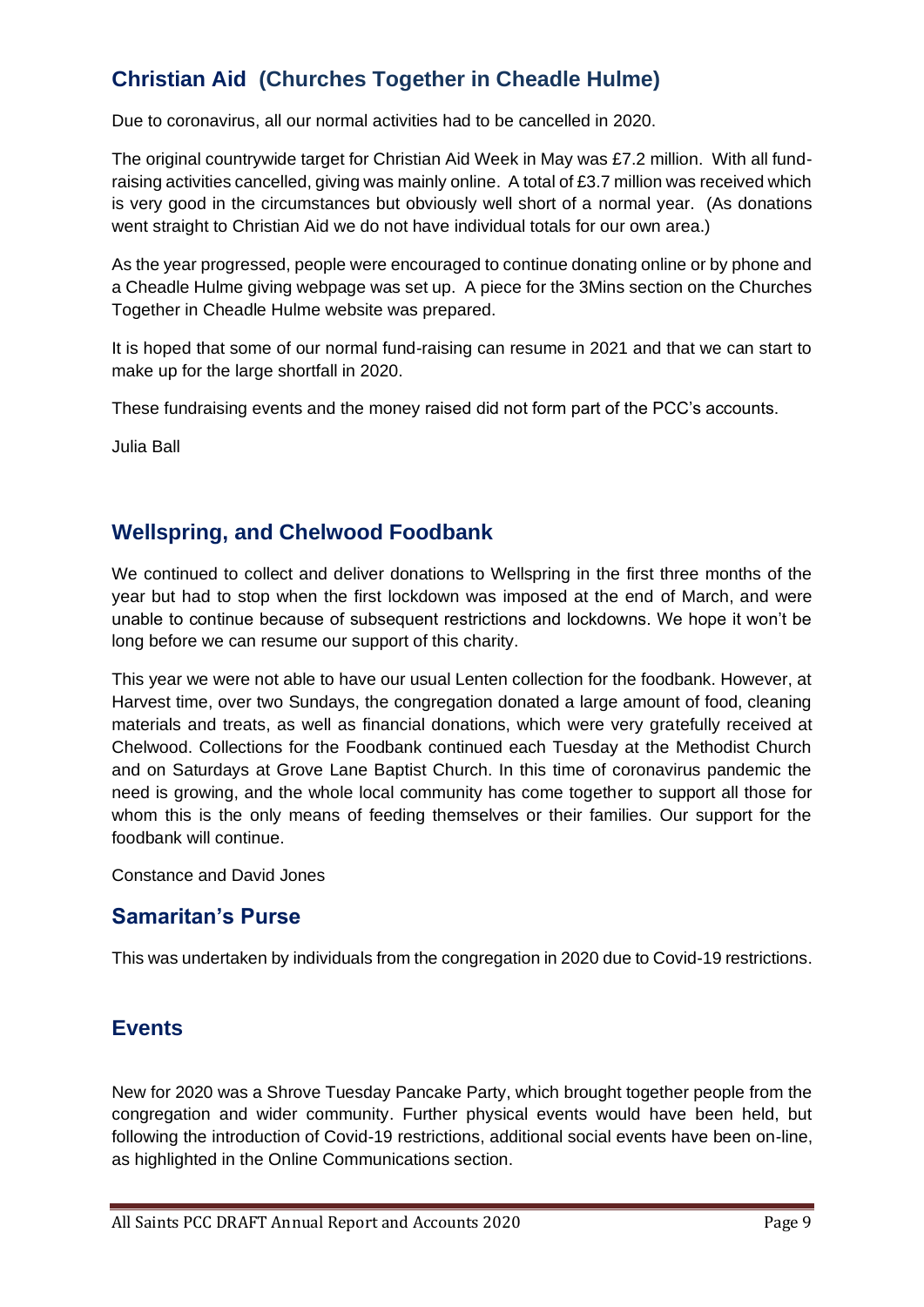## **James Group**

The James Group was founded in January 2019. The group took on the work, devotion and prayer for the sick which had been previously carried out by 'Guild of St. Raphael.'

The James Group chose its name inspired by the Epistle of St James, where the writer urges us to pray for the sick and assures us that "the prayer of the righteous is powerful and effective."

The James Group meetings took place on the first Wednesday afternoon of the month at 2.00pm in the church meeting room. Sadly, due to the pandemic these meetings have had to be put on pause, however the prayer and devotion of James Group members has continued privately and confidentially in members' homes during the pandemic.

Prayer was offered on behalf of those in need for sickness and also for any other adversity, problem or cause for concern. A piece was written for the All Saints weekly newsletter, offering private confidential prayer. Many requests were made to the James Group, both from our church family and also from members of the wider local community.

We thank our loving God for the commitment and devotion of the James Group members and for the power of prayer to our Father.

#### **The James Prayer**

Almighty and ever-loving God, we ask you to bless the James Group as they seek to promote the Ministry of Healing within our church of All Saints. May your power be at work among us all, building us in a healing community which will bring glory to your name. **Amen.**

Linda Ackerley, Pastoral Worker

## **Messy Church**

Messy Church is now a firmly established service normally held monthly on a Saturday at 4pm in church. We start with a welcome and introduction to the theme of the day and then everyone gets stuck in to the activities. We aim to create an opportunity for parents, children and carers as well as our dedicated team of helpers, to enjoy expressing their creativity whilst learning more about God. We held a Messy Church in January where we had a great time sorting the sheep from the goats and in February we did crafts and made models about creation. The lockdown prevented any further meetings in church but we did try a Messy Church on Zoom in May, this did not work as well as it does in Church, because of the nature of Messy Church when we all come together and chat and make in all of our messiness together. As soon as we can we will start our Messy Church again.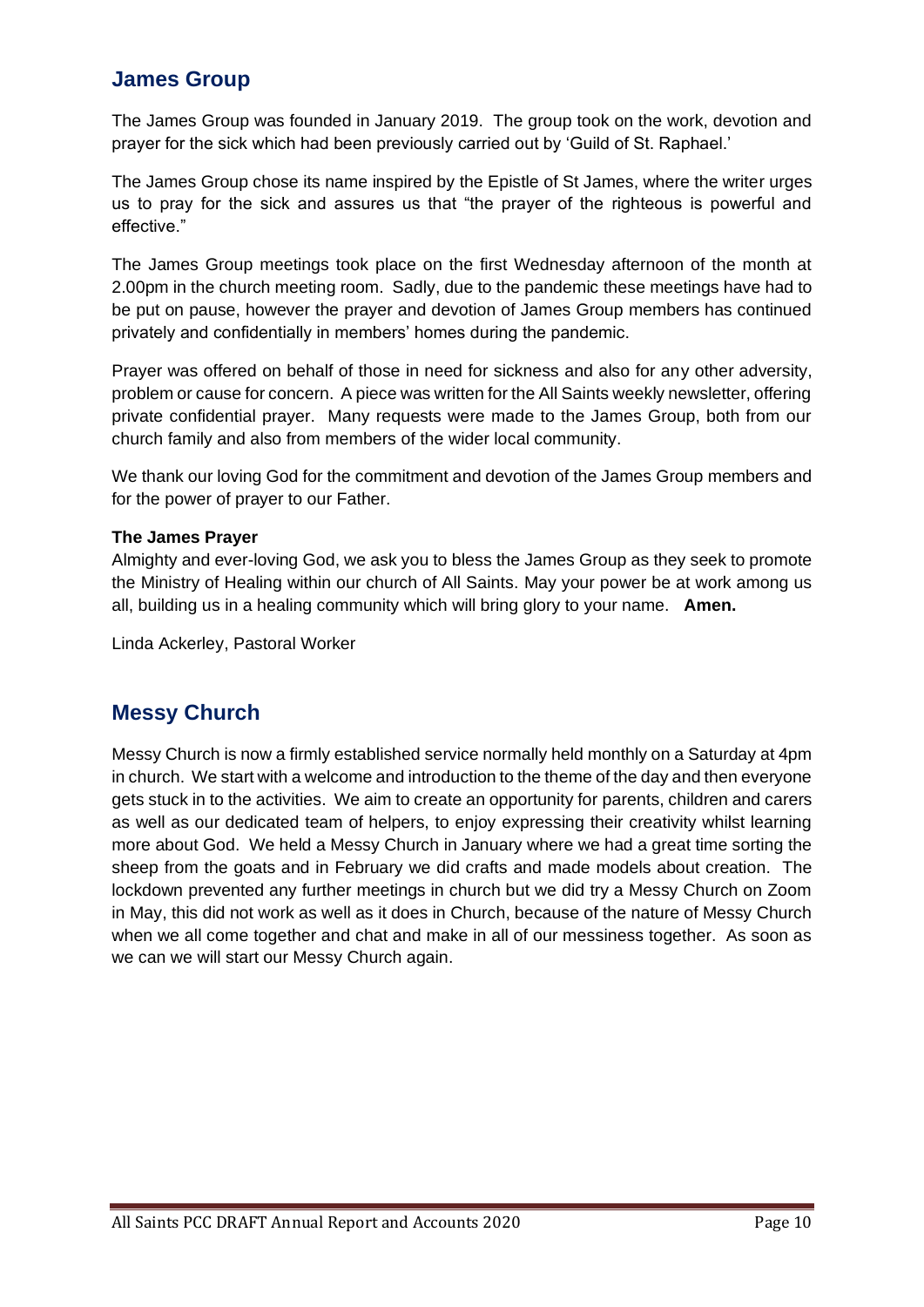## **Mainly Music Pre-school Children's Group**

Mainly Music is a wonderful resource that helps to engage pre-school children and their parents/ carers when they might not have had the opportunity to come into church. We welcome babies from birth through to almost 5 years of age. We usually meet in church on a Monday morning at 10.30am. When the church building closed in March, we moved over to doing Mainly Music on Zoom. We follow a programme of songs and rhymes which lasts about 30 minutes and then have a chat. Mainly Music works well on Zoom and we have enjoyed seeing the families and hearing their stories of life during the lockdowns. Of course, we miss our play time in the meeting room and the coffee and cake – that is just not the same at home! We should have celebrated our  $5<sup>th</sup>$  Anniversary of doing Mainly Music at All Saints in June. We have postponed our party until we can meet together in person again.

The sessions are supported by volunteers from the church and it has been a great opportunity to catch up with each other on a Monday morning. I would like to thank all of the volunteers who join us at Mainly Music and especially Pat Yates who 'retired' at the beginning of the year from the group having been with us from the start. We look forward to resuming sessions in the church building when it is safe to do so and welcoming more families to All Saints.

Clare Russell

## **7 TH Cheadle Hulme (All Saints) Cub Scout Pack**

It's been a strange year at  $7<sup>th</sup>$  Cheadle Hulme Scout Group and very frustrating that we have been stopped from running our normal programme for all the Children in both sections. Although we have been doing Zoom meetings on occasions it isn't the same as being face to face and the Leaders soon run out of ideas to keep the Beavers and Cubs interested.

In anticipation of not being able to go indoors we have put the large Mess tent up on the Guide field which has led strip lighting so all Groups can still operate including the Guides.

The flood lighting at the back has also been upgraded, so as long as we are allowed to, we can still do meetings.

Because of the restrictions we can only have a maximum of 15 in each section which has created a situation where we can not move children off the waiting list and move the others to the next stage in the way we could before Covid. All very frustrating. Having said that we have managed to have lots of meetings outside with the Beaver Section first then when they've left the Cub Section arrive so that we can all stay safe.

The Cubs have been doing whittling with knives, making fires, cooking and loads of proper Scout activities. Kirstie has been up to all sorts of exciting fun things with the Beavers, making and doing.

All the children were really excited to return when they could and are really looking forward to getting back together soon.

All the best to everyone and stay safe.

Andy Thompson, Group Scout Leader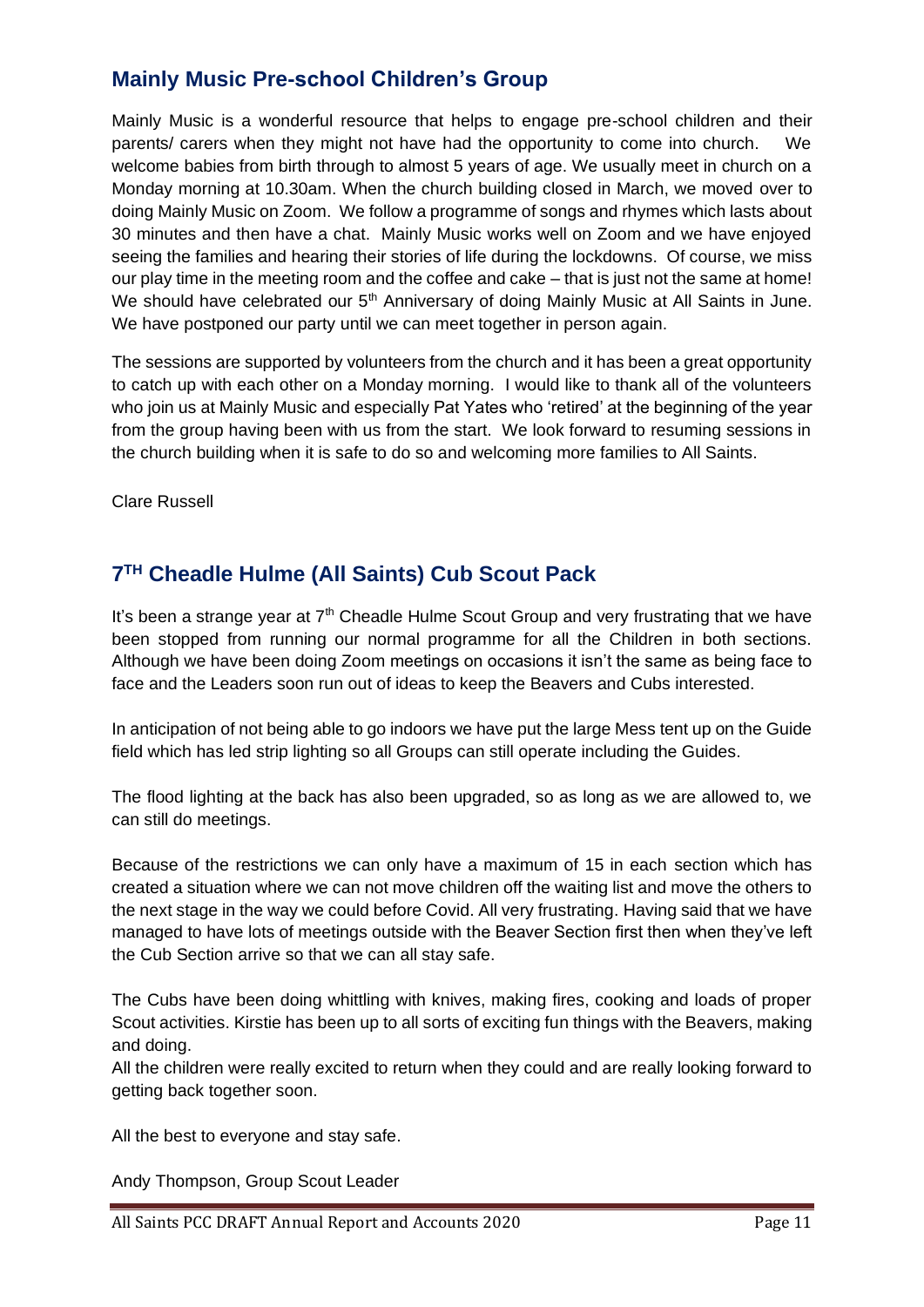## **7 TH Cheadle Hulme (All Saints) Beaver Scout Colony**

We have had 16 Beavers in our Colony for most of this year. Only 2 Beavers have been able to join the Colony due to the uncertainty around meeting due to the Covid 19 Pandemic forcing closure during Lockdowns 1 and 2.

From January to March our weekly meetings at the Parish Rooms were led by Jacquie Metcalfe and assisted by Kirstie Stamp and Katy Lloyd. We were fortunate to have 4 D of E volunteers. Our rota of Parent Helpers continued to work well.

Pre - lockdown, Beavers enjoyed:

-celebrating Chinese New Year

-Fairtrade Fortnight

-Hand Hygiene (!)

With Lockdown 1, our weekly meetings stopped. Katy went on maternity leave and Jacquie retired after an incredible 30 years of service.

Badge ideas to work on at home were sent out and Beavers participated in a Camp at Home badge and 75<sup>th</sup> Anniversary of VE Day celebrations. We set up online Zoom meetings after Whitsuntide. Activities included a scavenger hunt, microwave cake in a cup, bingo, biscuit decorating and fancy dress.

Face to face meetings resumed in September. Tom Forshaw joined the Colony as an Assistant Beaver Leader and Kirstie Stamp became Acting Beaver Leader. Katie Wood continued to volunteer as well as a parent, Sarah Naismith. Due to Government restrictions and Scouting guidelines around numbers of people meeting (15 young people), social distancing and hand hygiene it was decided to run all meetings on the field at the Guide Hut.

Our Beavers thoroughly enjoyed our 'Outside' meetings, which included:

-campfire making, cooking and songs -making natural art -Morse Code messages -making shelters Lockdown 2 forced the Colony to close again but it is hoped that we can re-start face to face meetings in January 2021.

Kirstie Stamp 'Puffin', Acting Beaver Scout Leader

"Magpie" has moved…

Well, time certainly flies when you're having fun...I never intended (or even imagined) I would become THE Beaver Leader at 7<sup>th</sup> when I first offered to help 30 years ago. It all happened very much by default. At that time All Saints Beaver Colony was run by 'Swift' (Julie Black) while her husband Steve was our Group Scout Leader. But sadly, as Steve's health deteriorated, the time Julie could devote to Beavers became very much reduced, to the point where it became impossible for her to continue...I was asked to step in...and the rest is history!

Over the years that followed I was lucky (and very grateful) to have had the help and support from several enthusiastic Assistant Beaver Leaders including Ruth Thompson, Fiona Leach, Beverley Redfern, Alexandra Robertson, Kirstie Stamp and most recently Katy Tebay.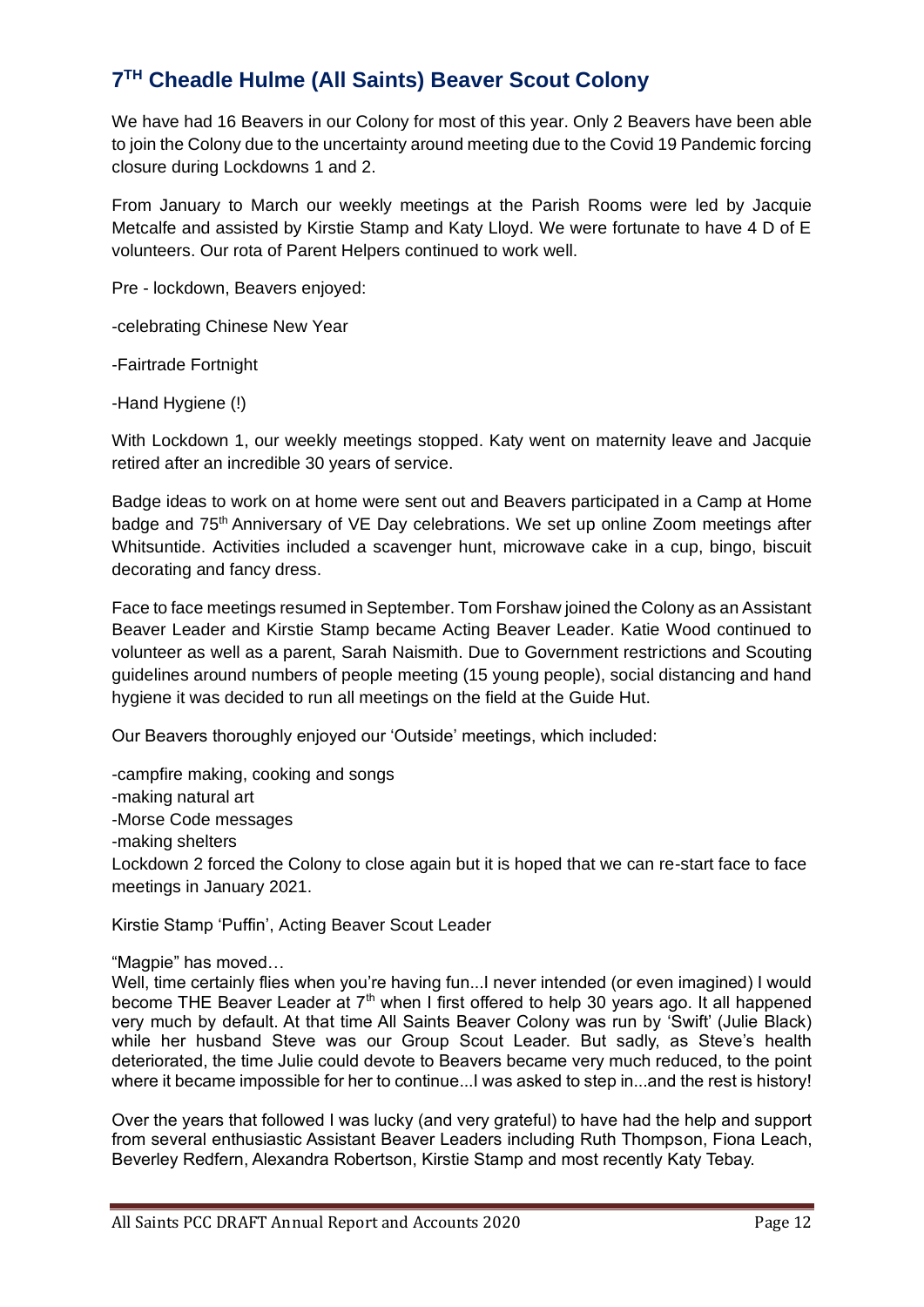The running of All Saints Beaver Colony has now been passed into Kirstie's very capable hands and I am confident that with her enthusiasm, together with Katy's help, it will be able to deliver a varied and exciting programme of activities for All Saints Beavers for many years to come.

So, as I settle in to a new life I am writing this from my new home in a beautiful part of mid-Wales. Although my house in Cheadle was sold immediately within days of it going on the market at the end of December 2019 the sale process was somewhat disrupted by the first Covid-19 lock-down. However, towards the end of July I was finally able to move and several weeks later I had a lovely surprise when I received a gift card from All Saints which I have now used to buy an ornamental tree for the garden.

Jacquie Metcalfe (Magpie) (Beaver Scout Leader from 1990-2020)

## **Magazine**

In 2020 we continued to produce paper copies of "Saints Alive" early in the year, and then produced the magazine as an online version accessible on the website due to restrictions on access to tne Church building during the various lockdowns throughout 2020. This has been complemented by at least weekly email updates, and regular paper updates for those who do not have digital access

## **Online Communications**

The All Saints online channels continue to be crucial ways to fulfil the "Reaches out" strand of our church's mission. The effects of the pandemic and successive lockdowns made them even more important.

#### **NEW: Email newsletters**

From the first lockdown onwards, we have sent weekly email newsletters to an ever-growing list of subscribers (145 in December). The newsletters have been written by a team of contributors. Thank you to them and to Julia Ball for her continuing editorial help.

(The weekly emails have been edited into a fortnightly hard copy news sheet for those without online access – this has been delivered by a small, dedicated team.)

#### **NEW: Zoom**

We purchased a zoom licence in spring to enable our members to 'gather' online. This has been used for the fortnightly Saints Saturday Socials, weekly Mainly Music sessions, our Advent course, ongoing PCC and Standing Committee meetings and ad-hoc events such as quizzes and a wine-tasting.

#### **NEW: YouTube channel**

The [All Saints YouTube channel](https://www.youtube.com/channel/UCDcpcu07cK_87UPo__nvrjQ) was launched this year as a 'home' for our videos and in anticipation of live-streaming.

#### **Website: allsaintscheadlehulme.org.uk**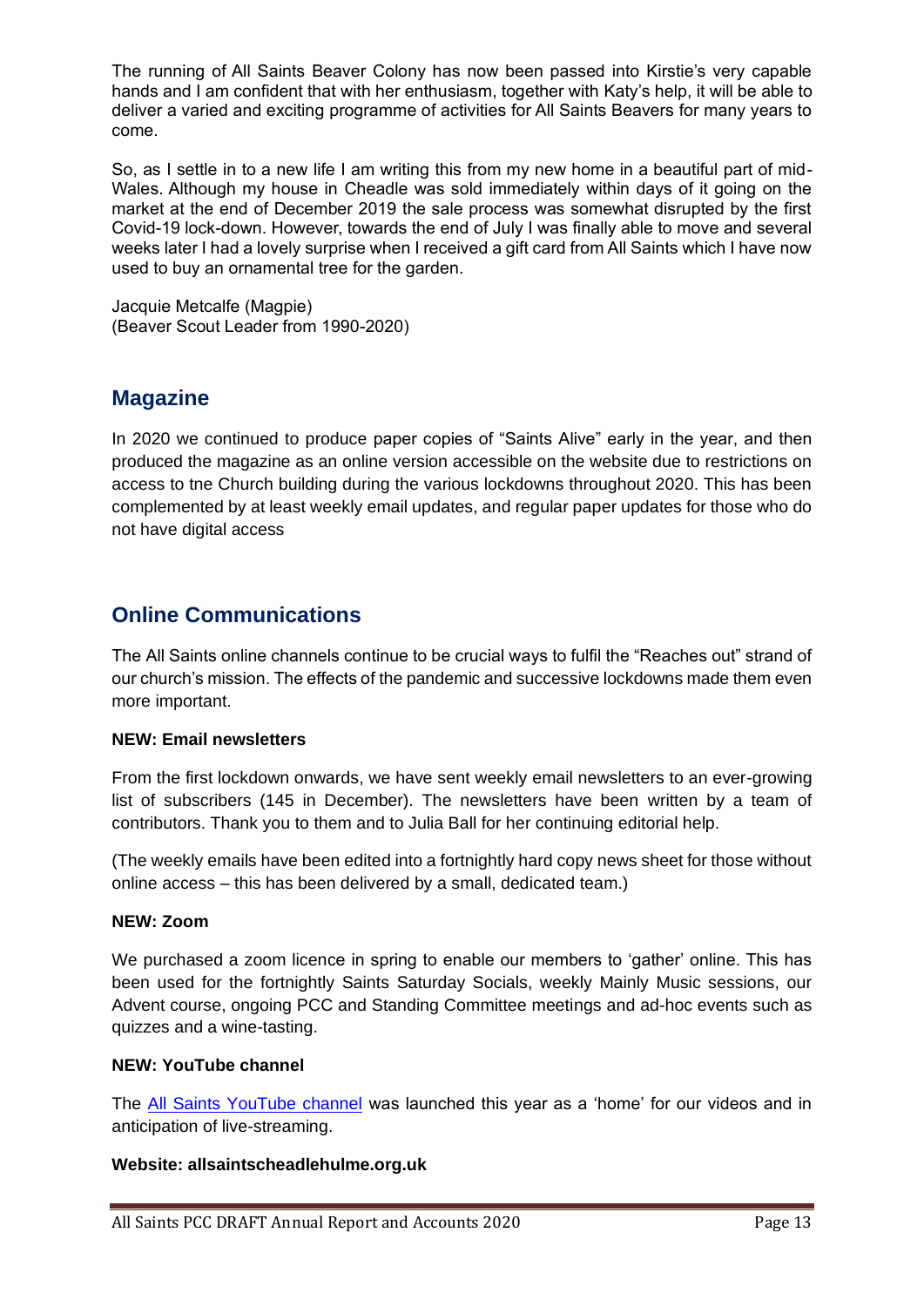In spite of the cessation of most of our 'normal' activities, it has been another year of good growth for the website, which launched in 2017. Comparing year on year figures 2019 to 2020 we had a 25% increase in the number of users.

The number of page views dropped a little in the autumn but rallied in December, though usage for Christmas 2020 did not reach the heights of Christmas 2019.

The most consistently popular part of the website is the news and events section.

#### **Facebook: Facebook.com/AllSaintsCH**

Our Facebook follower numbers increased last year from just over 100 to 169. Many people who are not members of our 'established' weekly congregations now regularly engage with us online. Many more people engage with our posts when they are shared in local groups or by our members and followers. Some reach several thousand Facebook users.

We continue to post several times a week. We share a mixture of content we have created ourselves - photos, videos, links to our website – alongside content produced by other relevant organisations e.g. Churches Together in Cheadle Hulme, Diocese of Chester, Archbishop of Canterbury etc.

For the year ahead we hope to drive engagement with us with more use of live video. We would also continue to encourage more sharing of our content by our Facebook friends. Liking is good; but sharing is even better!

Sarah Ball

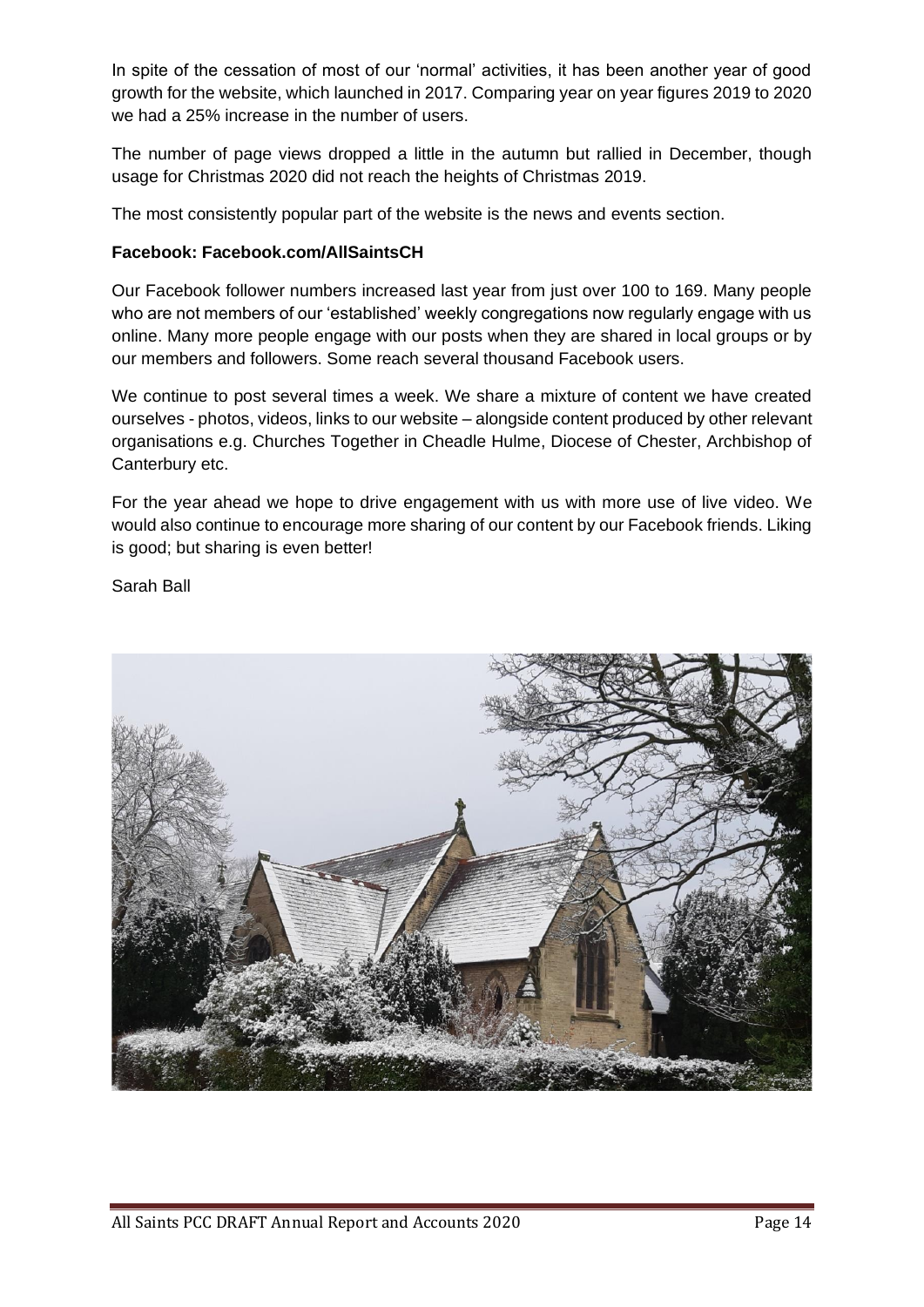## **Section Four – The Life of the Church**

## **Our Mission – Reaching In**

**Reaches in** – providing a caring, inclusive and nurturing environment where we can help each other on our spiritual journey.

Church members run a range of groups providing faith related social activities for all our members. These include social and Bible study groups, enabling our members to support each other and to develop their faith.

## **Afternoon Bible Study Group**

Thanks to the generous hospitality of David and Constance Jones this group continued to meet in their home for the first part of this year.

Our 2020 discussions began in February as we continued our consideration of a number of the Psalms. Sadly, the onset of Covid-19 and the first national lockdown led to the cancellation of our final session of this series.

As a result of the various restrictions introduced to help control Covid-19 we have not been able to arrange a series of meetings for what would have been our 2020-21 season of discussions. We hope and pray that it will not be too long before we are again able to meet together and renew our discussions, which have always been lively and, we trust, helpful to all who have participated.

A warm welcome will await everyone who is able to join us then.

Pat Yates and Michael Aiers

## **Craft Group**

The Craft Group normally meets twice monthly, to learn new skills, practice old ones, have a natter, a laugh, a drink and a biscuit or three.

Since the start of the first lockdown, with all its restrictions and regulations, we have been unable to meet at all.

Some groups have managed to meet on Social Media but, because we need to distribute materials and give hands on instruction and help, this has not been an option for us. Another factor being that not all our members have means to take part in such meetings. I have emailed those of us who are on line and phoned those who are not but we all miss the company and camaraderie of being together as a group.

Hopefully, as the country heals, we shall be able to meet again but I propose reducing the meetings to one a month - the first Wednesday.

Frances Pickett, Craft Group Coordinator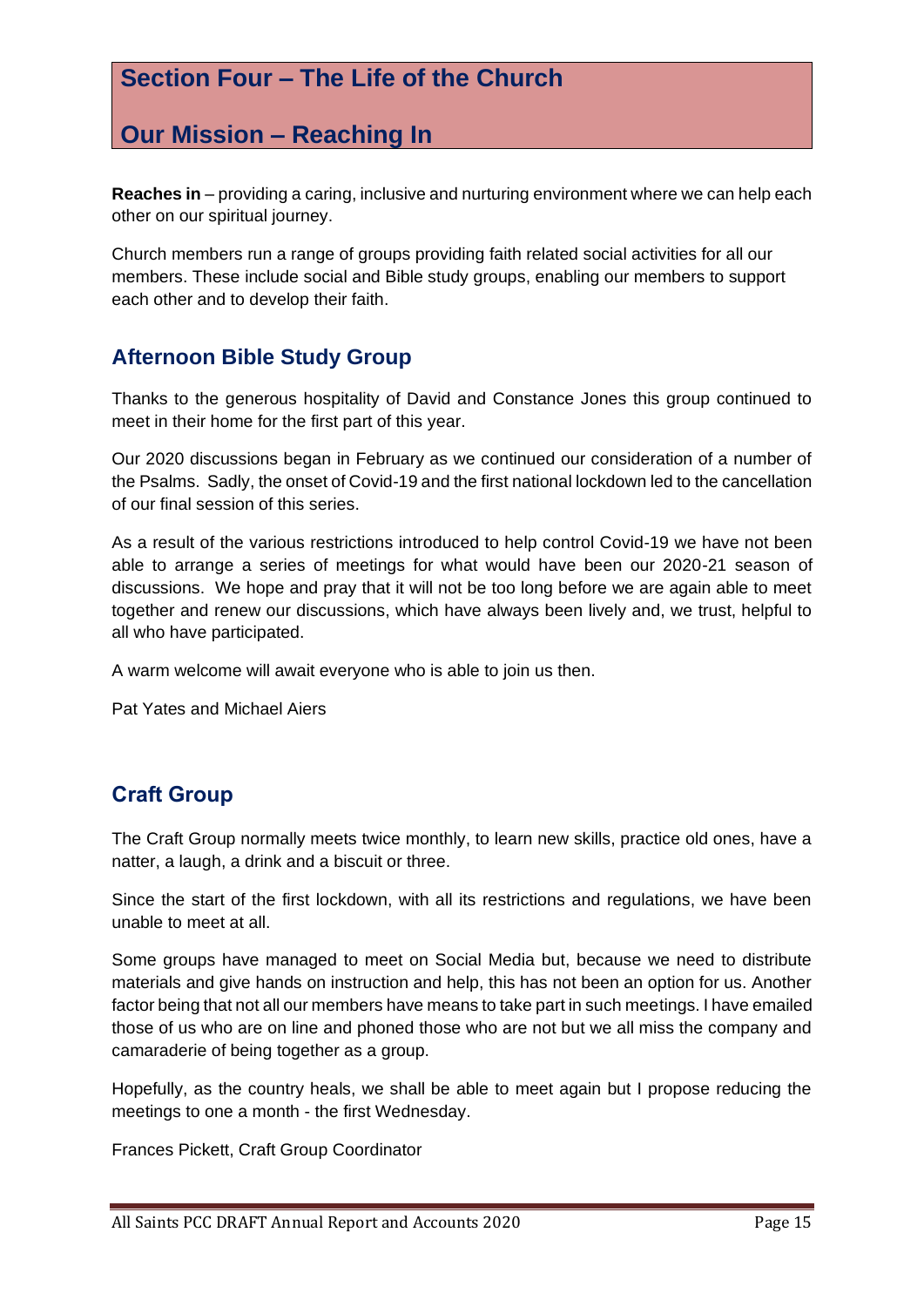## **Mothers' Union**

There is very little to report this year. Membership is now confined to a small group of Diocesan Members. Our branch at All Saints had to close some years ago as our numbers dwindled, due to the loss of many longstanding members, through death and infirmity. Now just three of us have met monthly, to pray for Mothers' Union work around the world. This is a cause for great regret as the work in literacy, and family enrichment which the M.U. provide is so valued. especially by the local Churches. It would be wonderful to see Mothers' Union at All Saints rise, like a Phoenix from the ashes. It just needs someone with a vision.

Pat Yates

## **Friday Club**

Like all societies at All Saints Church, 2020 was a very unusual year for us. We began the year normally enough with a talk from Brian Hallworth on "Old Wives Tales" followed some weeks later by an enjoyable lunch at The Millington. February was normal enough but rumours were beginning to come through of a nasty virus in [China. In](http://china.in/) March we enjoyed a service at Grove Lane Baptist Church to celebrate Women's World Day of Prayer. Monday 16th of March brought Lockdown which was the beginning of a new way of life which unbeknownst to us at that time was to be the norm in one way or another right up to the present day. No meetings of Friday Club have been held since then but we look forward to when we can meet again.

Near Christmas we members had a lovely surprise, for Ann Hewitt our treasurer and another member, Hazel Peters thought that Christmas should be acknowledged in some way and thought of sending out a Christmas card to each of us with a chocolate in it. Hazel bought the cards and addressed the envelopes and Ann wrote the greeting inside. Elva went on a chocolate quest and in her hands like Topsy's it grew, so Elva and Julia hand delivered to each member a card with a bag of mixed chocolates labelled with good wishes for Christmas and the New Year. What a pleasure and an uplift it was to receive such an unexpected piece of cheer. Thank you Hazel, Ann, Elva and Julia.

Lily Mitchelhill, Chairman of Friday Club.

## **Advent Course**

Our Pastoral Workers, Linda and Clare hosted an Advent course on Zoom held on the 4 Mondays during Advent. We reflected, at the darkest time of the year, on our calling to be Lights for Christ. It helped us to reflect on our experience during upon an extraordinary year. The sessions were based around four words which have been central to many people's experiences during the upheavals of 2020. On average 14 people together and we had some thought provoking discussions around the themes of 'Distance, Safe, Trust and Normal'.

Clare Russell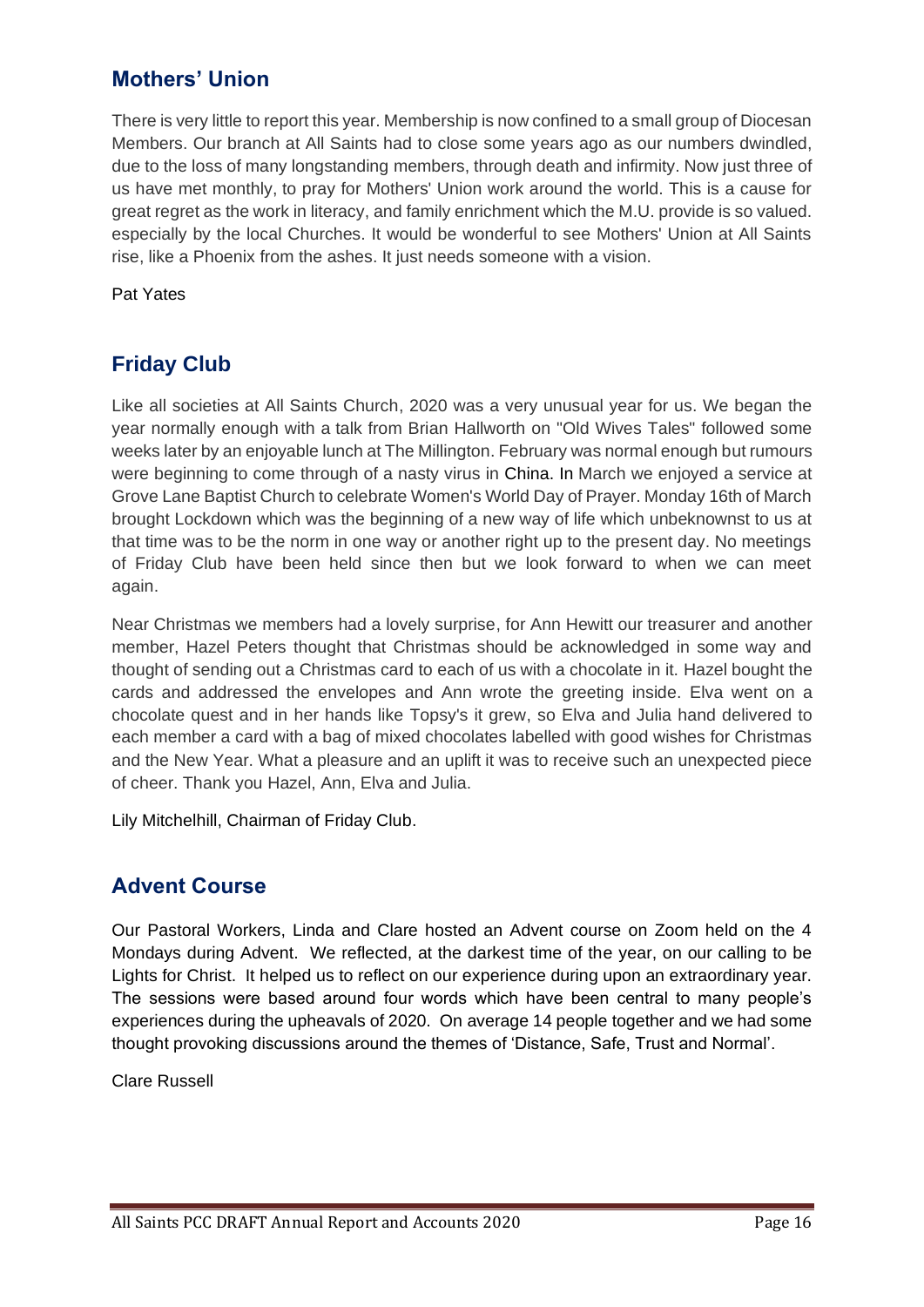## **Men's Society**

We have only met on 3 occasions this year. In January we held our "Fellaship" at the home of Andrew and Glenys Mather. Our talks in February and March were on "John Barbirolli and The Halle" and "The Nostalgia of British Travel". After this, all meetings were cancelled due to the Pandemic.

Brad Torbitt, Chairman

## **The Senior Fellowship Group**

The Senior Fellowship Group held two meetings in 2020; 'Soup and Sonnets' in February and 'Mad as March Hares' in March. The meetings were attended by our senior church members, both male and female, and members of our local community had also begun to attend. Everyone was made welcome and those who attended said they had had fun and enjoyed themselves. Sadly, our planned meetings for the rest of 2020 were then brought to an abrupt halt by the pandemic.

Our meetings consist of our opening prayer, a delicious afternoon tea type lunch, a themed 'show and tell' type talk of our memories, and sometimes a quiz, music, pass the parcel or a sing-a-long. Most importantly we chat, tell stories from our past and childhood and have a thoroughly good time together!

At the start of the pandemic a list was drawn up of the members of the Senior Fellowship Group to ensure everyone received a phone call to check on their well-being and to enquire if shopping or other help was required. These offers of help have continued throughout the year and will continue for as long as there is need.

The aim of the group is simply to offer friendship and fellowship. During the pandemic this has had to adapt and simply be offered through telephone calls, garden visits, front door meetings and praying on the telephone. Myself and my treasured helpers, Julie Baillie, Janet Ashman, Lynne Fallon and Debbie Heywood now look forward with hope to later in the year when our Senior Fellowship can take place in our church once again.

Linda Ackerley, Pastoral Worker

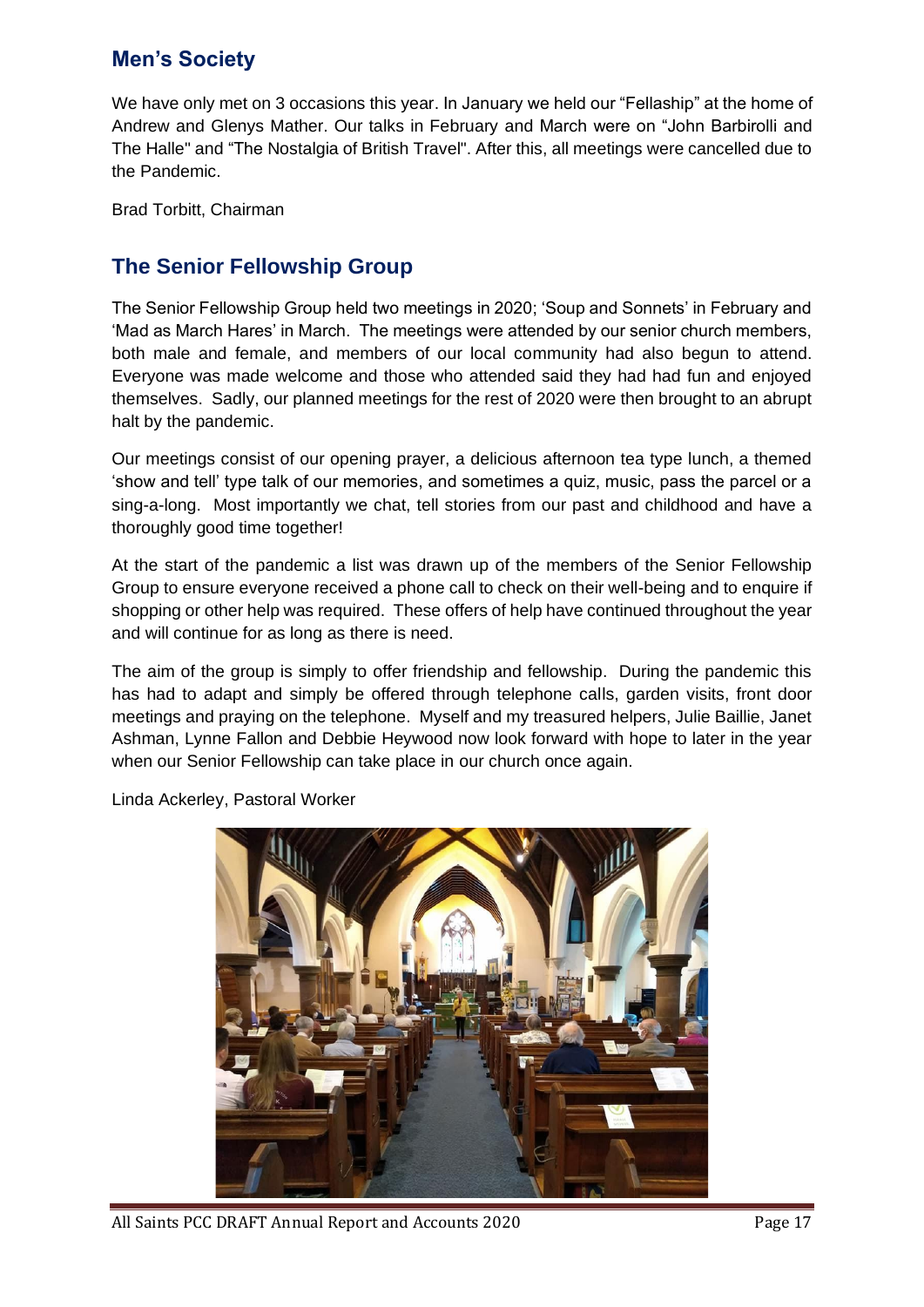## **Charitable Objectives and Principal Activities**

The primary objective of the PCC is the promotion of the Gospel of our Lord Jesus Christ according to the doctrines and practices of the Church of England. The main activities of the church include regular public worship open to all, pastoral work, teaching of Christianity through sermons and small groups, the provision of activities for all groups including parents, toddlers and young people, and support for charities in the U.K. and overseas.

The PCC has been committed to making worship at All Saints accessible to as many people as possible, and to encouraging them to become part of our Parish community. The PCC has maintained an overview of worship as expressed in all the activities of the Church, making suggestions as to how our services could involve the many groups within the Parish.

In planning the activities for the year, the incumbent and the PCC have considered the Charity Commission's direction on Public Benefit, giving special attention to the guidance to charities engaged in the advancement of religion, while mindful of the restrictions necessary due to Covid-19. In particular we have sought to equip people to live out their faith as part of the Parish community through:

- worship and prayer
- learning about the Gospel and developing their true knowledge and trust in Jesus
- provision of pastoral care for people living in the Parish and
- missionary and outreach work.

We have set out our approach to developing faith in the Parish in our All Saints Mission Statement.

## **Governing Document**

Parochial Church Councils (PCCs) are charities, which are governed by two pieces of Church of England Legislation, called Measures These are the Parochial Church Powers Measure (1956) as amended and the Church Representation Rules. Members of the PCC are elected or appointed in accordance with these rules.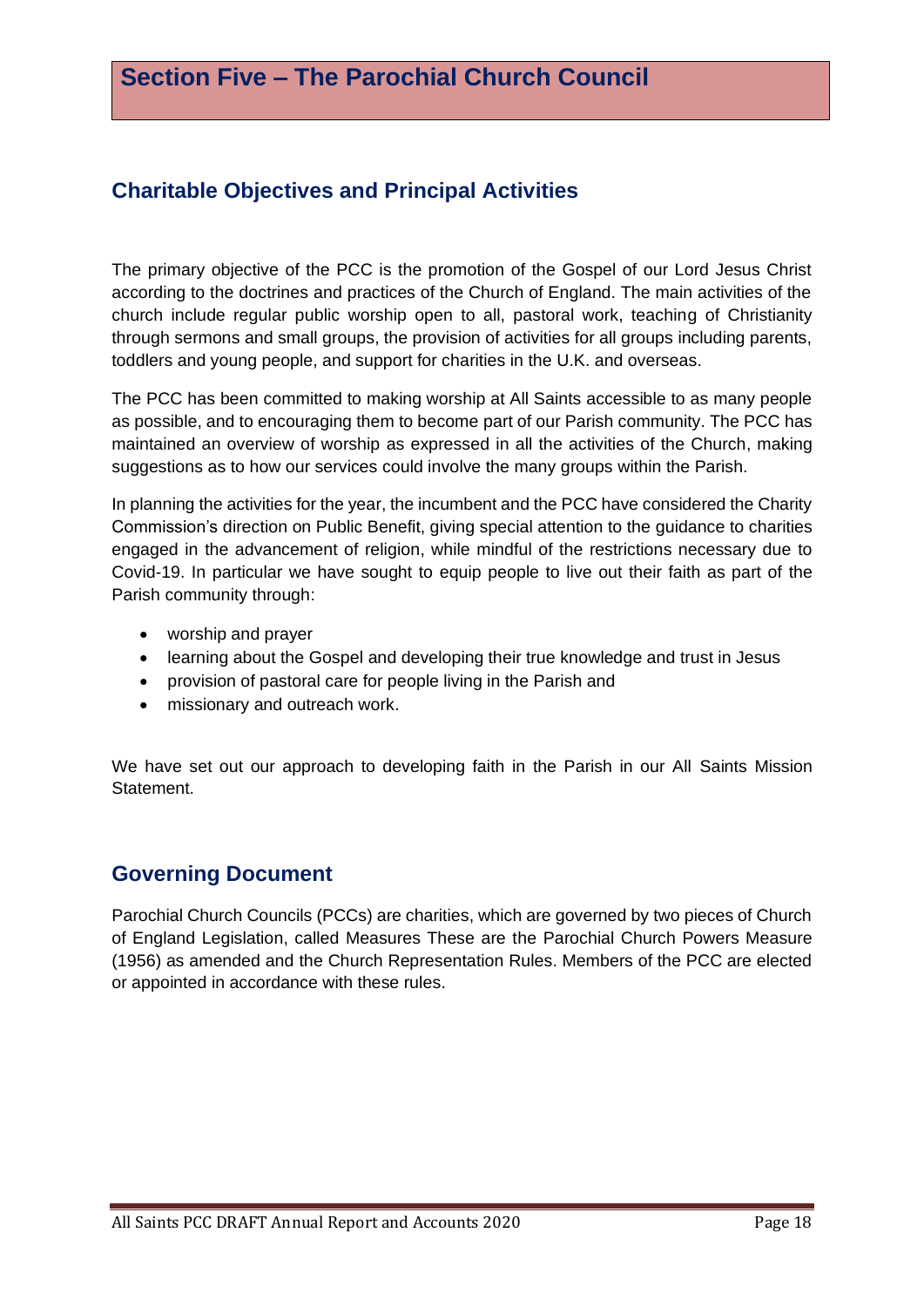## **Membership and Terms of Office 2020**

The PCC is an independent charity, registered with the Charity Commission as charity number 1131779. It is part of the Diocese of Chester within the Church of England.

Members of the PCC are either ex-officio or elected at the Annual Parochial Church Meeting (APCM) in accordance with the Church Representation Rules. During 2020 and up to the date this report was signed, the following served as members of the PCC:

#### **Ex-officio Members**

| Vicar                                                                                                                                     | <b>Rev Sarah Hancock</b><br>(from 5 <sup>th</sup> January 2021)                |
|-------------------------------------------------------------------------------------------------------------------------------------------|--------------------------------------------------------------------------------|
| Wardens                                                                                                                                   | Mrs Janet Ashman                                                               |
| <b>Pastoral Workers</b>                                                                                                                   | Mr John Ackerley<br>Mrs Linda Ackerley<br><b>Mrs Clare Russell</b>             |
| <b>Representatives on the Deanery Synod</b>                                                                                               | Mrs Julia Ball<br><b>Miss Irene Walton</b>                                     |
| Elected to serve on the PCC until APCM 2020<br>and re-elected at the APCM of 27 September 2020<br>to serve a further term until APCM 2023 | <b>Mrs Margaret Epps</b><br>Mrs Lydia Karuku-Ndungu<br><b>Mrs Sheila Stone</b> |
| Elected to serve on the PCC until APCM 2020<br>and re-elected at the APCM of 27 September 2020<br>to serve a further term until APCM 2022 | Mrs Kate Hughes                                                                |
| Elected at the APCM 2020 to serve until the APCM 2023                                                                                     | Mr D Heywood                                                                   |
| Elected at the APCM 2020 to serve until APCM 2021                                                                                         | Mrs P Jackson                                                                  |
| Elected to serve on the PCC until APCM 2021                                                                                               | Mrs Lisa Bacon<br><b>Mrs Frances Pickett</b><br>Mr Jeremy Valentine            |
| Elected to serve until the APCM 2022                                                                                                      | Ms Sarah Ball<br>Mrs Constance Jones<br><b>Mrs Janet Valentine</b>             |

**Linda Ackerley, PCC Secretary**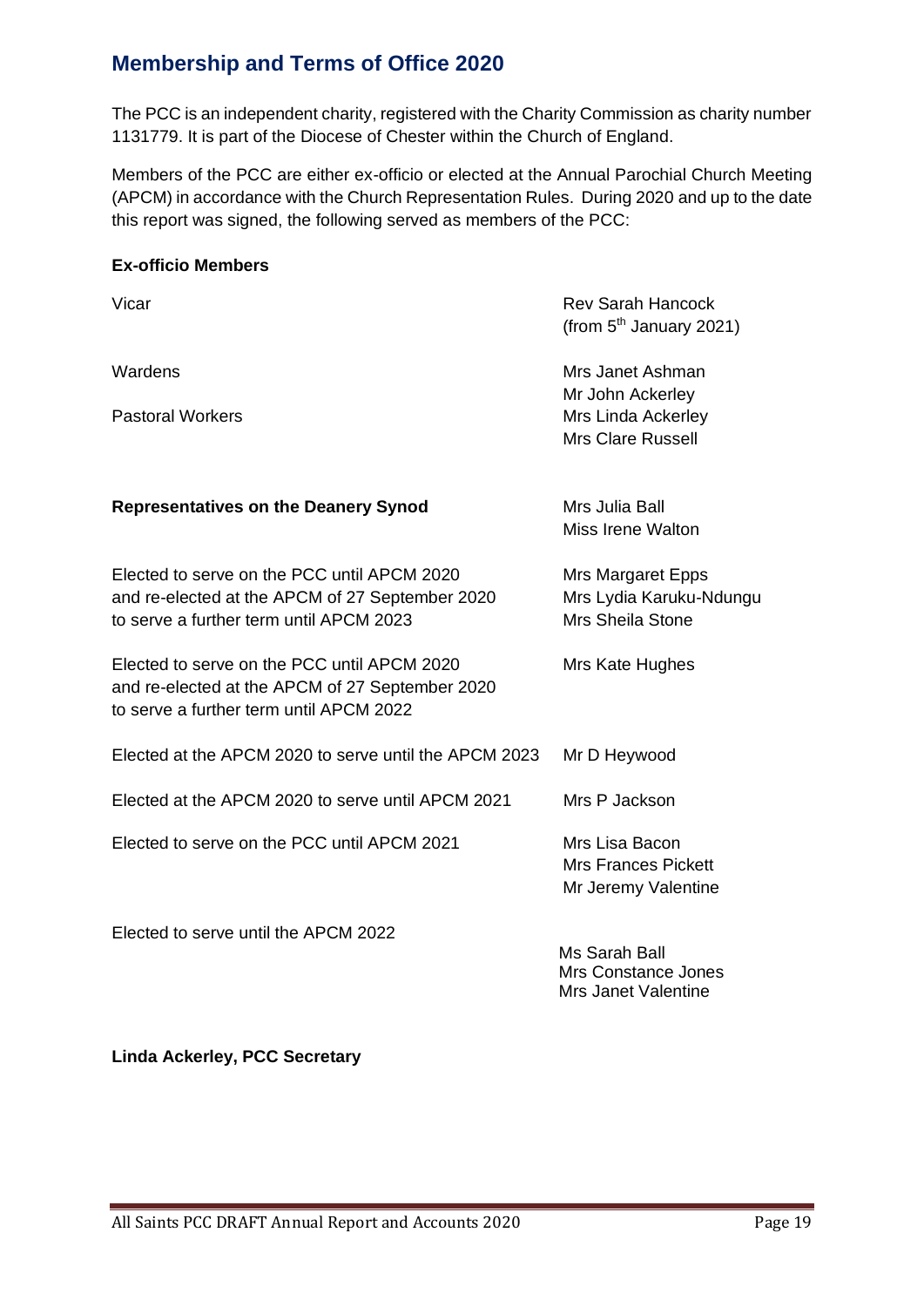## **Review of the PCC during 2020**

The PCC has met on 6 occasions during 2020, with 3 of these being virtual meeting via Zoom. The PCC has dealt with:

- 1. The election of PCC Officers.
- 2. The reception of reports from Deanery Synod, Charities and other church committees and also various correspondence.
- 3. The Wardens have undertaken the care and management of the church, its fabric and its utilities.
- 4. The Wardens have kept members informed at each meeting about all of the church's various activities.
- 5. The Treasurer has continued to produce carefully prepared computerised reports of our income and expenditure and has given explanations at each PCC meeting.
- 6. The Facebook page and other digital media have been kept up to date regularly by a team led by Sarah Ball, including regular emails and letters to our congregation and wider community.
- 7. The Standing Committee has met, sometimes weekly on an actual or virtual basis throughout the year to ensure all has been done to support the Church, congregation and wider community.
- 8. Transformation meetings have been held to address current issues facing the church, including worship, faith, social activities, finances and giving A summary of the work of the Group is in the next section.
- 9. The Wardens and PCC have dealt with the issues relating to the vacancy and appointment of a new vicar.
- 10. Due to the vacancy in 2020, the Lay Chair has chaired meetings during the year
- 11. Retired priest Revd Janet Owens has continued to support us and our worship and to preside and preach at some of the services.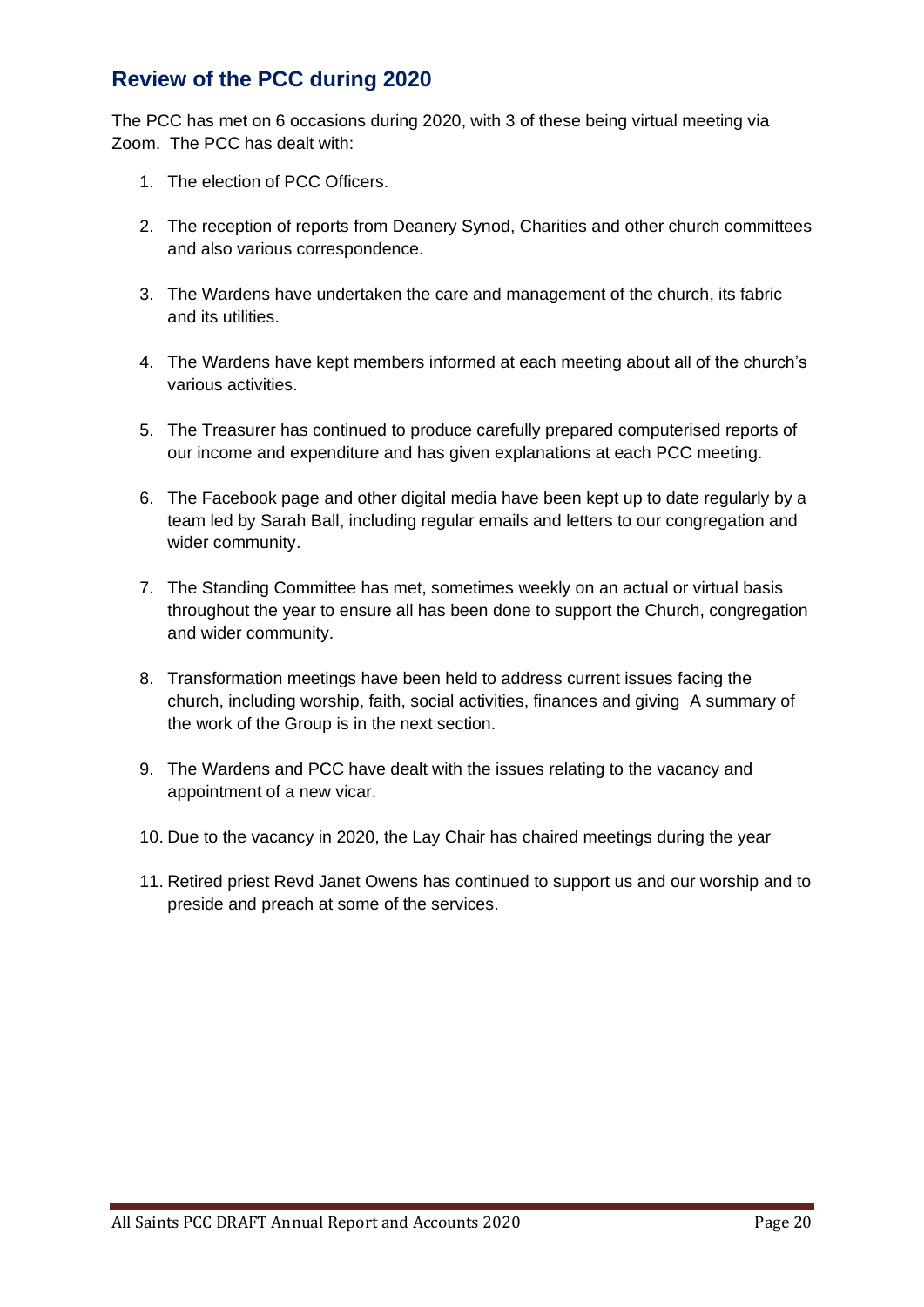## **All Saints Transformation Working Group**

This is a group established to look to the future of life at All Saints. The purpose of this group is to improve the financial position of the church, to increase the numbers in our church family, further engagement with the community, and to enrich our services, faith and social life. The group is made up of five workstreams, each with a Chairperson.

**Social workstream** This group is considered a variety of inclusive social events. Covid19 restrictions seriously impacted on what face-to-face events can take place but we had some very successful and sociable online events.

**Worship Workstream** Some of the activities the group considered included online worship; considering the format of services and music according to the chosen format of the service; introduction of special services; hymn choices; varying the lessons readers and considering making services more 'visual'

**Spirituality Workstream** This group looked at the enrichment of spiritual life at All Saints to provide more spiritual 'food' for everyone. Some of the suggested activities included: Courses to be arranged once restrictions are lifted; suggested evening services midweek once restrictions are lifted; creating 'still' amongst large services; the use of visual images in a meditative way; welcome policy, and to create a spiritual place in our church /churchyard. Notable success was the online Advent Course and the placing of pebbles in the church yard which were subsequently blessed.

**Parish Share Workstream** This working group worked very hard to develop a case for reduction of the Parish Share to take to Chester Diocese This involved gathering a large amount of factual information about the current method of calculating the Parish Share, and the reasons why this method appears to be inequitable in the case of All Saints. This report was completed and sent to the Diocese in December 2020.

#### **Legacies Workstream**

This group explored lifetime gifts as well as legacies and raising the profile of legacies and lifetime gifts across All Saints communication channels.

Lisa Bacon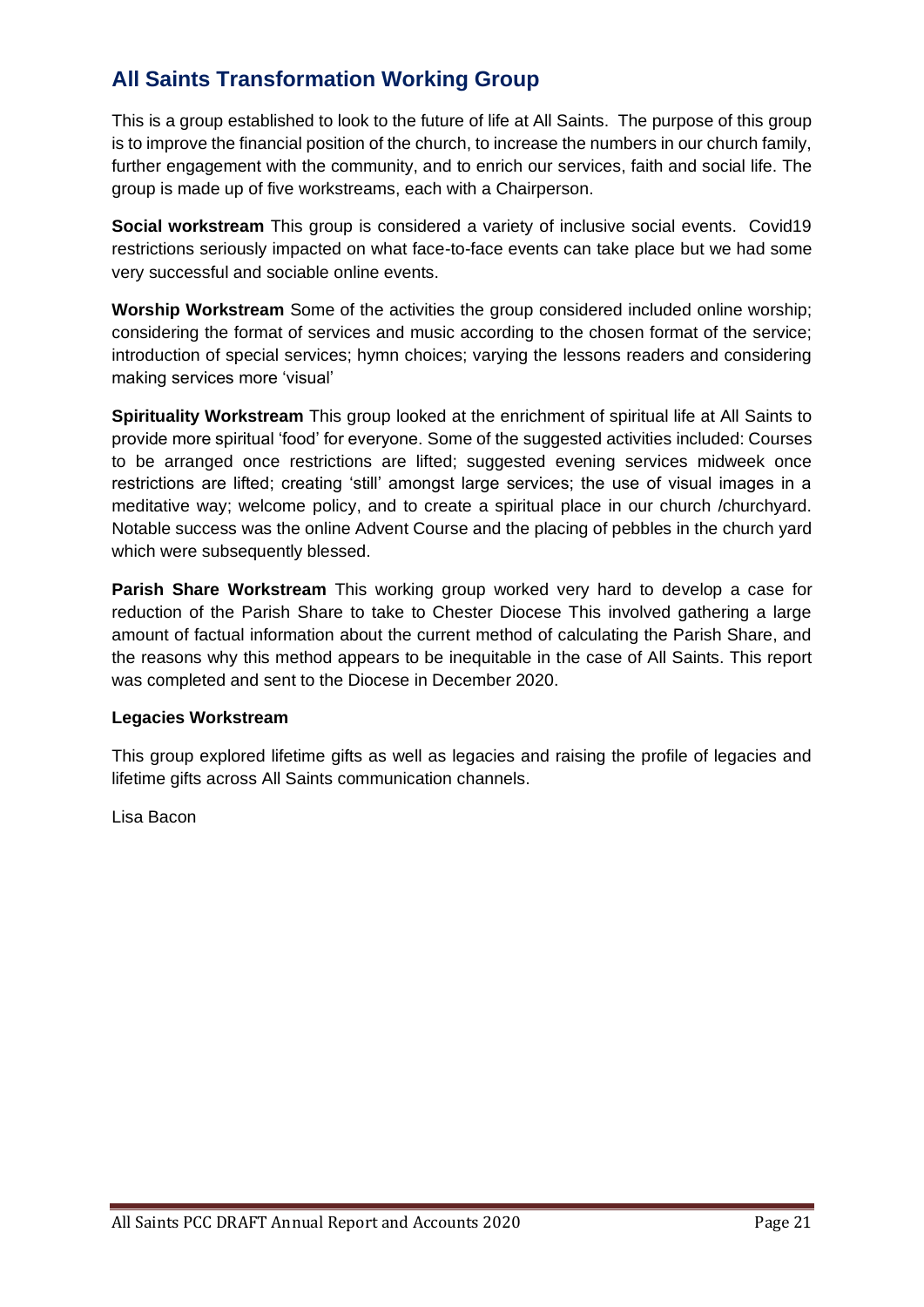## **Section Six – Finance and Governance**

## **Financial Review – DRAFT PENDING EXAMINATION**

#### **General / Unrestricted Funds**

In 2020, total income on the unrestricted (general) fund was £70,556 (2019 - £93,279). Giving including related Gift Aid brought in £54,013 (2019 - £71,145). The year again includes £11,940, a full year's income for the rental of the Curacy currently occupied by a tenant. The PCC again received a lower amount of fees for weddings and funerals of £1,808, impacted this year by Covid-19 restrictions (2019 - £2,838)

Unrestricted expenditure was £126,889 (2019 - £127,425). The largest item of expenditure was the Parish Share, at £86,946 (2019 - £84,825) representing 68% of unrestricted expenditure and an increase of £2,121 on 2019. The Parish Share is paid to the Diocese to cover essential costs incurred across the Diocese as a whole, a major element being clergy costs. Most other areas, particularly Church utilities and maintenance, and expenditure on services, were lower, offset by a new boiler in the Curate's House and the Parish Share.

A gain on investments of £262 was made (2019 – gain of £925).

#### **The net movement in the unrestricted fund was a reduction of £56,070 (2019 - £33,221).**

#### **Restricted Funds**

There are four restricted funds. A small restricted grant of £12 to cover maintenance of Commonwealth War Graves was received and spent in the year. The fund to purchase pew cushions resulted in a balance of £9, and this has been carried forward throughout 2020. A new restricted fund relates to a grant of £875 for streaming services from church. £500 of this was spent in 2020, leaving a balance of £375.

The Charities Committee was able to hold one event before the Covid-19 restrictions took effect, and this coffee morning brought in £249. No expenditure was incurred in the year, resulting in a closing balance of £343.

#### **The net movement in the restricted funds was £624.**

Total assets at 31 December 2020 were £1,020,476, of which the general fund is £1,019,748.

Of this, Fixed Assets account for £842,448, a reduction of £4,751 made up of a reduction for depreciation of £5,013 and increase in investments value of £262, (2019 - depreciation of £4,967, offset by a new printer £3,954 and investment value increase £925, a net reduction of £88). Of the total figure, £814,978 represents the Church rebuilding costs. The Fixed Asset value is not available as usable funds for the Church.

The Net Current Assets for all funds, mostly cash at bank and invested, amounted to £178,028 at the year end, (2019 - £228,722, 2018 - £261,886, 2017 - £291,639, 2016 - £322,766, 2015 - £361,457. **This represents a serious reduction in funds over a number of years.**

#### **Total net movements across all funds therefore amounted to a reduction of £55,446 (2019 - £33,252).**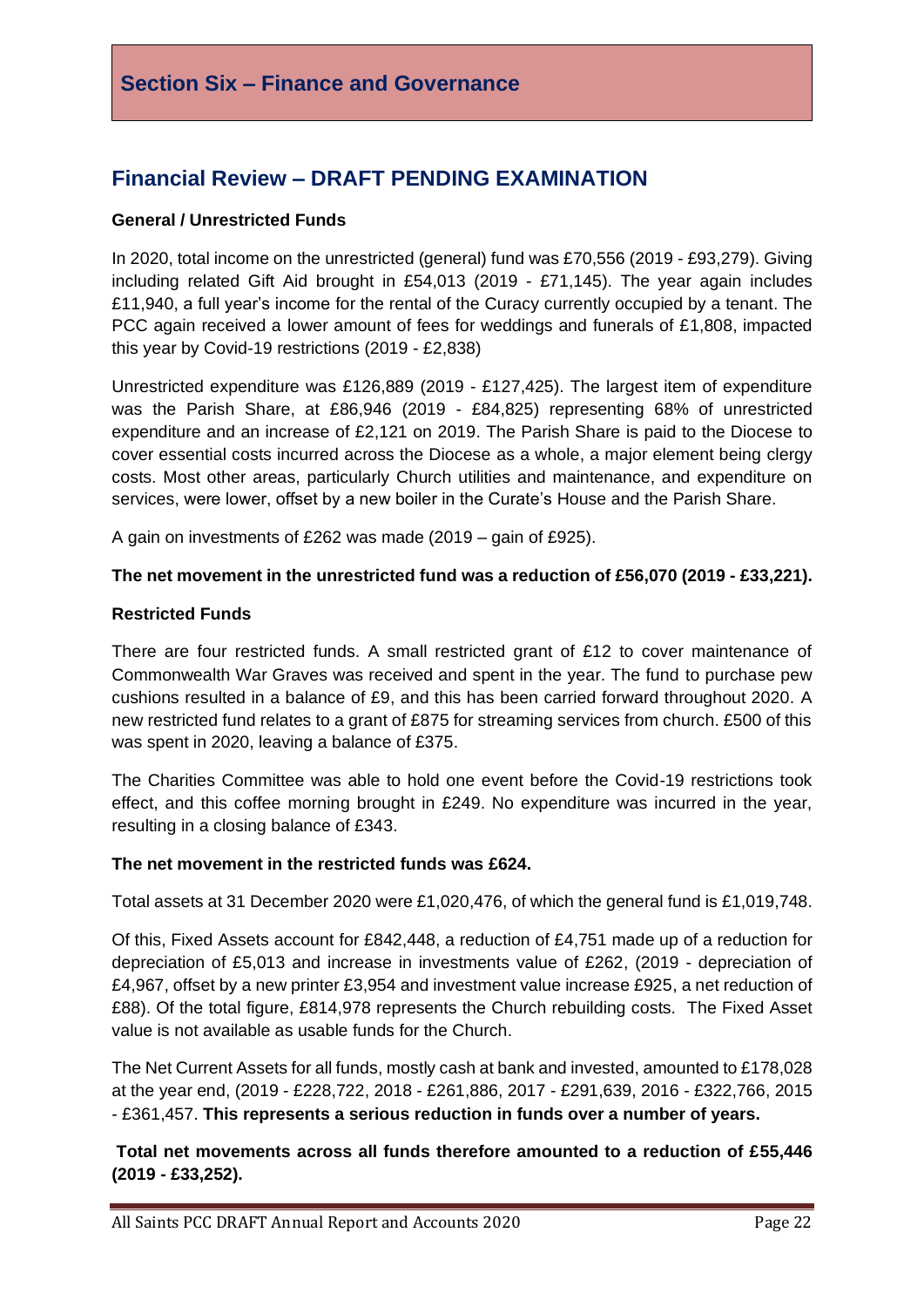## **Reserves**

The PCC recognises the need for the Charity to establish and maintain reserves to enable it to continue to carry out its charitable objectives in the event of unforeseeable matters arising.

It is the policy of the Church that unrestricted funds which have not been designated for a specific use should be maintained at a level equivalent to between three and six months' expenditure, that is up to 50% of its annual expenditure.

The Trustees consider that reserves at this level ensure that, in the event of a significant drop in funding, they will be able to continue the Church's current activities while consideration is given to ways in which additional funds may be raised. This level of reserves has been maintained throughout the year.

The Trustees are aware of the continuing year on year reduction in funds and are considering ways in which the level of annual loss can be addressed. In 2020, a loss equivalent to around 50% of expenditure was incurred, being a combination of the continuing annual losses due to annual expenditure exceeding annual income, exacerbated by a significant reduction in Giving in 2020, caused at least in part by restrictions in church opening and services, and therefore attendance, imposed due to the Covid-19 pandemic. A number of Transformation Projects, highlighted in a separate section of this report, set out the trustees' objectives and achievement in addressing these issues.

## **Risk Management**

The Trustees have assessed the major risks to which the Charity is exposed and are satisfied that systems are in place to mitigate exposure to the major risks.

Policies and procedures are in place covering relevant requirements such as Health and Safety, employment law, Charities Act, and child protection. The buildings are in good repair and maintained on a regular basis. Significant risks are a reduction in church membership, declining income and the use of reserves over the next few years. Covid-19 has had a further negative impact on finances, however the PCC is confident that there are sufficient resources to cover any issues throughout 2021. Transformation groups have been established which have begun to address these specific issues

## **Statement of Members' Responsibilities**

The members of the PCC are responsible for preparing an Annual Report and Financial Statements in accordance with applicable law and United Kingdom Accounting Standards (United Kingdom Generally Accepted Accounting Practice), and the Statement of Recommended Practice (SORP) applicable to Charities and relevant requirements of the Financial Reporting Standard (FRS 102).

The members of the PCC are required to prepare financial statements for each year which give a true and fair view of the state of affairs of the Church and of the incoming resources and application of resources, including income and expenditure, of the Church for that period.